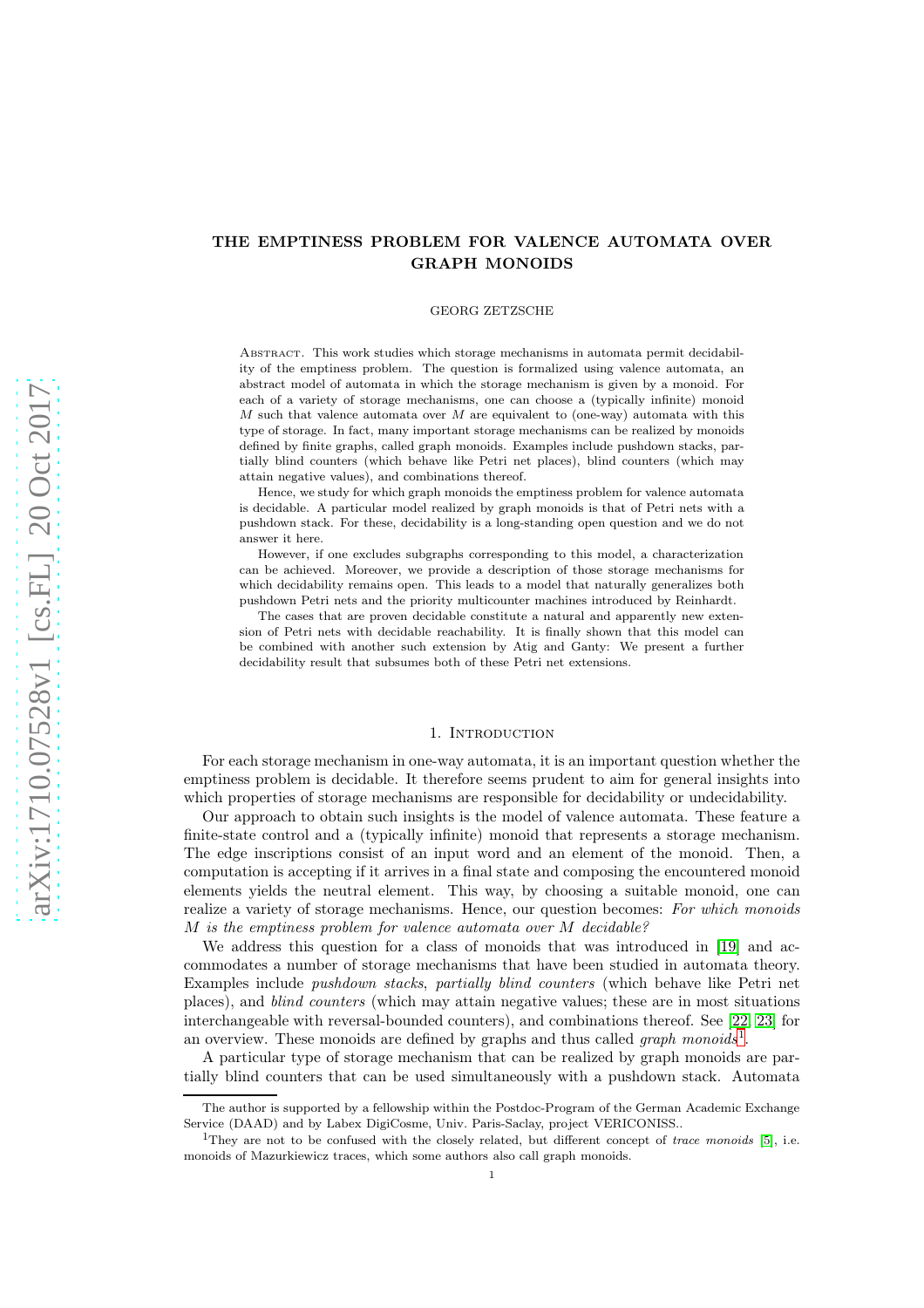with such a storage are equivalent to *pushdown Petri nets (PPN)*, i.e. Petri nets where the transitions can also operate on a pushdown stack. This means, a complete characterization of graph monoids with a decidable emptiness problem would entail an answer to the longstanding open question of whether reachability is decidable for this Petri net extension [\[15\]](#page-21-1). Partial solutions have recently been obtained by Atig and Ganty [\[2\]](#page-21-2) and by Leroux, Sutre, and Totzke [\[12\]](#page-21-3).

Contribution. While this work does not answer this open question concerning PPN, it does provide a characterization among all graph monoids that avoid this elusive storage type. More precisely, we identify a set of graphs, 'PPN-graphs', each of which corresponds precisely to PPN with one Petri net place. Then, among all graphs Γ avoiding PPN-graphs as induced subgraphs, we characterize those for which the graph monoid MΓ results in a decidable emptiness problem. Furthermore, we provide a simple, more mechanical (as opposed to algebraic) description of

- <span id="page-1-1"></span><span id="page-1-0"></span>(i) the storage mechanism emerging as the most general decidable case and
- (ii) a type of mechanism equivalent to the cases we leave open.

The model [\(i\)](#page-1-0) is a new extension of partially blind counter automata (i.e. Petri nets). While the decidability proof employs a reduction to Reinhardt's priority multicounter machines [\[15\]](#page-21-1), the model [\(i\)](#page-1-0) seems to be expressively incomparable to Reinhardt's model. The model [\(ii\)](#page-1-1) is a class of mechanisms whose simplest instance are the pushdown Petri nets and which also naturally subsumes priority multicounter machines (see also Remark [3.7\)](#page-6-0).

Another recent extension of the decidability of reachability of Petri nets has been obtained by Atig and Ganty [\[2\]](#page-21-2). In fact, it is a partial solution to the reachability problem for PPN. Their proof also relies on priority multicounter machines. They show that given a *finite-index* context-free language K and a language L generated by a Petri net, it is decidable whether the intersection  $K \cap L$  is empty. Note that without the finite-index requirement, this would be equivalent to the reachability problem for PPN. Our final contribution is a decidability result that subsumes both the decidability of model [\(i\)](#page-1-0) and the result of Atig and Ganty. We present a natural language class that contains both the intersections considered by Atig and Ganty and the languages of model [\(i\)](#page-1-0) and still has a decidable emptiness problem. To this end, we employ a slightly stronger (and perhaps simpler) version of Atig and Ganty's reduction.

Hence, the perspective of valence automata allows us to identify natural storage mechanisms that (i) push the frontier of decidable emptiness (and hence reachability) and (ii) let us naturally interpret PPN and priority multicounter machines as special cases of a more powerful model that might enjoy decidability, respectively.

The paper is structured as follows. We present the main results in Section [3](#page-3-0) and prove them in Sections [4](#page-6-1) to [6.](#page-15-0) Section [4](#page-6-1) presents the undecidability part, Section [5](#page-8-0) treats the decidable cases, and Section [6](#page-15-0) shows the expressive equivalence with the more mechanical descriptions. In Section [7,](#page-16-0) we present the enhanced decidability result that also subsumes the one by Atig and Ganty.

This work is an extended version of the paper [\[21\]](#page-22-3). This version provides proofs of the results of [\[21\]](#page-22-3) and the enhanced decidability result. Moreover, it contains proofs of some results that first appeared in [\[19,](#page-22-0) [20\]](#page-22-4), but have not yet undergone journal peer review.

# 2. Preliminaries

A monoid is a set  $M$  together with a binary associative operation such that  $M$  contains a neutral element. Unless the monoid at hand warrants a different notation, we will denote the neutral element by 1 and the product of  $x, y \in M$  by  $x y$ . If X is a set of symbols,  $X^*$  denoted the set of words over X. The length of the word  $w \in X^*$  is denoted |w|. An alphabet is a finite set of symbols. The empty word is denoted by  $\varepsilon \in X^*$ . Let  $P \subseteq X \times X$  is a set of pairs of symbols, then the *semi-Dyck language* over P, denoted  $D_P^*$  is the smallest subset of  $X^*$  such that  $\varepsilon \in D_P^*$  and whenever  $uv \in \mathcal{D}_P^*$ , then also  $ua\bar{a}v \in D_P^*$  for every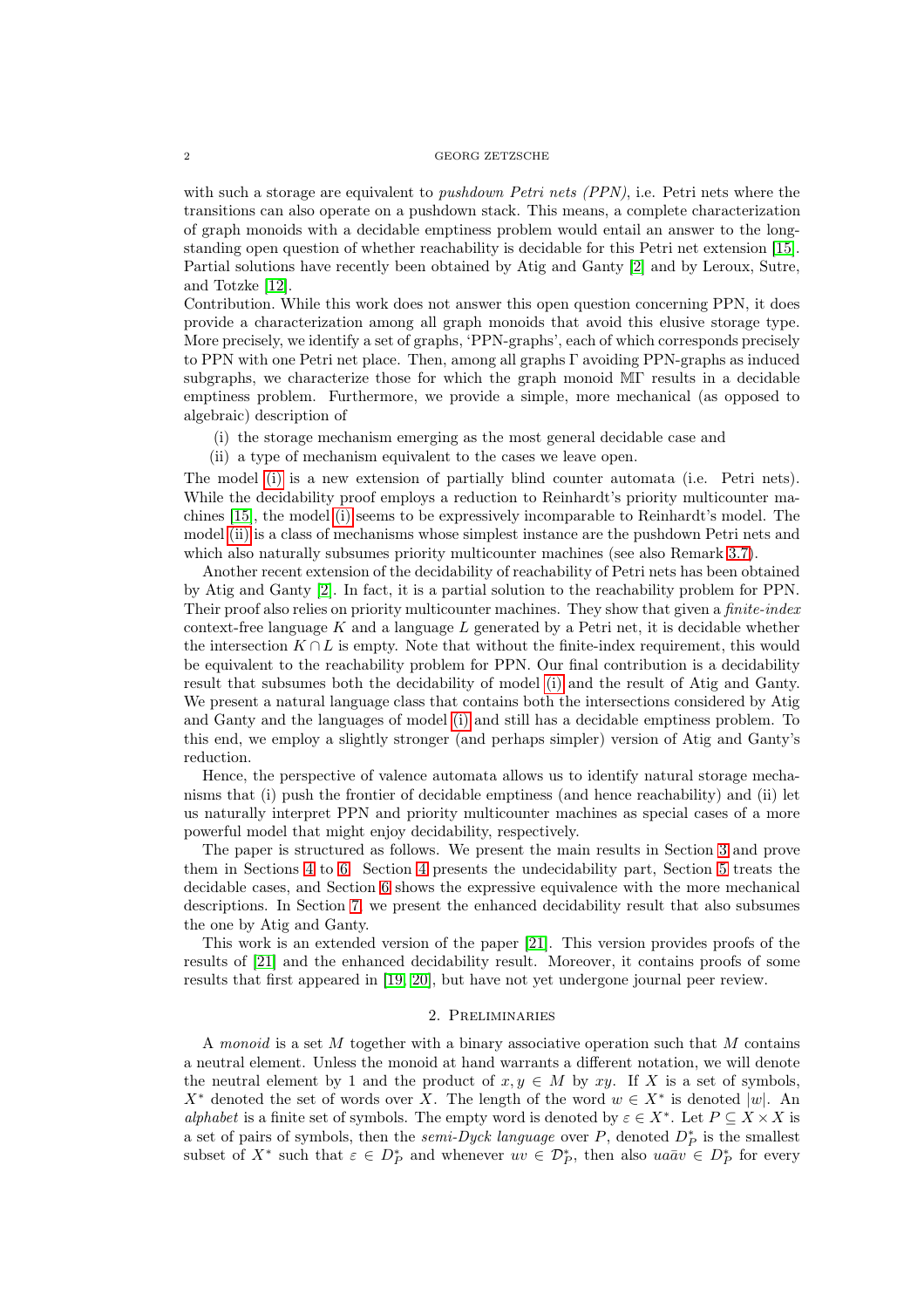<span id="page-2-0"></span>

Figure 1. Graphs C4 and P4.

 $(a,\bar{a}) \in P$ . If  $P = \{(a_i,\bar{a}_i) \mid i \in \{1,\ldots,n\}\}$ , then we also write  $D_n^*$  instead of  $D_P^*$ . Moreover, if  $P = \{(a, b)\}\$ , then the words in  $D_P^*$  are called semi-Dyck words over a, b. If  $w \in X^*$  is a word with  $w = x_1 \cdots x_n$  for  $x_1, \ldots, x_n \in X$ , then  $w^R$  denotes w in reverse, i.e.  $w^R = x_n \cdots x_1.$ 

For an alphabet X and languages  $L, K \subseteq X^*$ , the *shuffle product*  $L \sqcup K$  is the set of all words  $u_0v_1u_1\cdots v_nu_n$  where  $u_0,\ldots,u_n,v_1,\ldots,v_n\in X^*$ ,  $u_0\cdots u_n\in L$ , and  $v_1\cdots v_n\in K$ . For a subset  $Y \subseteq X$ , we define the projection morphism  $\pi_Y : X^* \to Y^*$  by  $\pi_Y(y) = y$  for  $y \in Y$  and  $\pi_Y(x) = \varepsilon$  for  $x \in X \setminus Y$ . Moreover, we define  $|w|_Y = |\pi_Y(w)|$  and for  $x \in X$ , we set  $|w|_x = |w|_{\{x\}}$ .

Valence automata. As a framework for studying which storage mechanisms permit decidability of the emptiness problem, we employ valence automata. They feature a monoid that dictates which computations are valid. Hence, by an appropriate choice of the monoid, valence automata can be instantiated to be equivalent to a concrete automata model with storage. For the purposes of this work, *equivalent* is meant with respect to accepted languages. Therefore, we regard valence automata as language accepting devices.

Let  $M$  be a monoid and  $X$  an alphabet. A valence automaton over  $M$  is a tuple  $\mathcal{A} = (Q, X, M, E, q_0, F)$ , in which (i) Q is a finite set of states, (ii) E is a finite subset of  $Q \times X^* \times M \times Q$ , called the set of *edges*, (iii)  $q_0 \in Q$  is the *initial state*, and (iv)  $F \subseteq Q$  is the set of final states. For  $q, q' \in Q, w, w' \in X^*$ , and  $m, m' \in M$ , we write  $(q, w, m) \to_A (q', w', m')$ if there is an edge  $(q, v, n, q') \in E$  such that  $w' = wv$  and  $m' = mn$ . The language accepted by  $A$  is then

$$
\mathsf{L}(\mathcal{A}) = \{ w \in X^* \mid (q_0, \varepsilon, 1) \to^*_{\mathcal{A}} (f, w, 1) \text{ for some } f \in F \}.
$$

The class of languages accepted by valence automata over M is denoted by  $VA(M)$ . If M is a class of monoids, we write  $\mathsf{VA}(\mathcal{M})$  for  $\bigcup_{M \in \mathcal{M}} \mathsf{VA}(M)$ .

Graphs. A graph is a pair  $\Gamma = (V, E)$  where V is a finite set and E is a subset of  $\{S \subseteq$  $V \mid 1 \leq |S| \leq 2$ . The elements of V are called vertices and those of E are called edges. Vertices  $v, w \in V$  are *adjacent* if  $\{v, w\} \in E$ . If  $\{v\} \in E$  for some  $v \in V$ , then v is called a looped vertex, otherwise it is unlooped. A subgraph of  $\Gamma$  is a graph  $(V', E')$  with  $V' \subseteq V$ and  $E' \subseteq E$ . Such a subgraph is called *induced (by V')* if  $E' = \{S \in E \mid S \subseteq V'\}$ , i.e. E' contains all edges from E incident to vertices in  $V'$ . By  $\Gamma \setminus \{v\}$ , for  $v \in V$ , we denote the subgraph of Γ induced by  $V \setminus \{v\}$ . By C4 (P4), we denote a graph that is a cycle (path) on four vertices; see Fig. [1.](#page-2-0) Moreover,  $\Gamma^-$  denotes the graph obtained from  $\Gamma$  by deleting all loops: We have  $\Gamma^- = (V, E^-)$ , where  $E^- = \{ S \in E \mid |S| = 2 \}$ . The graph  $\Gamma$  is loop-free if  $\Gamma^- = \Gamma$ . Finally, a *clique* is a loop-free graph in which any two distinct vertices are adjacent. Products and presentations. If M, N are monoids, then  $M \times N$  denotes their *direct product*, whose set of elements is the cartesian product of  $M$  and  $N$  and composition is defined component-wise. By  $M^n$ , we denote the *n*-fold direct product, i.e.  $M \times \cdots \times M$  with *n* factors.

Let A be a (not necessarily finite) set of symbols and R be a subset of  $A^* \times A^*$ . The pair  $(A, R)$  is called a *(monoid)* presentation. The smallest congruence of the free monoid A<sup>\*</sup> containing R is denoted by  $\equiv_R$  and we will write  $[w]_R$  for the congruence class of  $w \in A^*$ . The monoid presented by  $(A, R)$  is defined as  $A^* / \equiv_R$ . Note that since we did not impose a finiteness restriction on  $A$ , up to isomorphism, every monoid has a presentation. If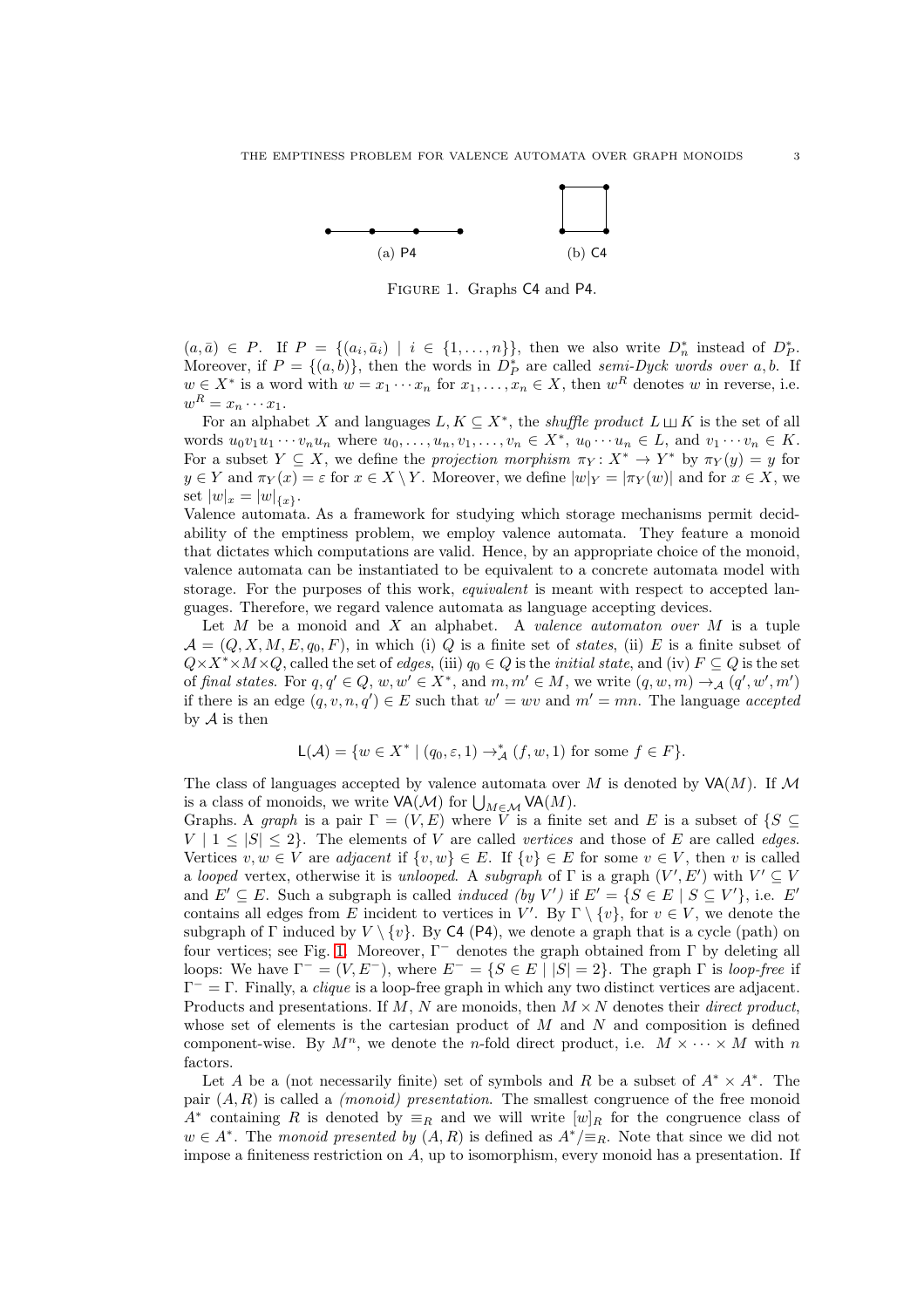$A = \{a_1, \ldots, a_n\}$  and  $R = \{(r_i, \bar{r}_i) \mid i \in \{1, \ldots, k\}\}\,$  we also use the shorthand  $\langle a_1, \ldots, a_n \mid$  $r_1 = \bar{r}_1, \ldots, r_k = \bar{r}_k$  to denote the monoid presented by  $(A, R)$ .

Furthermore, for monoids  $M_1$ ,  $M_2$  we can find presentations  $(A_1, R_1)$  and  $(A_2, R_2)$  such that  $A_1 \cap A_2 = \emptyset$ . We define the *free product*  $M_1 * M_2$  to be presented by  $(A_1 \cup A_2, R_1 \cup R_2)$ . Note that  $M_1 * M_2$  is well-defined up to isomorphism. In analogy to the *n*-fold direct product, we write  $M^{(n)}$  for the *n*-fold free product of M.

Graph monoids. A presentation  $(A, R)$  in which A is a finite alphabet is a Thue system. To each graph  $\Gamma = (V, E)$ , we associate the Thue system  $T_{\Gamma} = (X_{\Gamma}, R_{\Gamma})$  over the alphabet  $X_{\Gamma} = \{a_v, \bar{a}_v \mid v \in V\}$ .  $R_{\Gamma}$  is defined as

$$
R_{\Gamma} = \{ (a_v \bar{a}_v, \varepsilon) \mid v \in V \} \cup \{ (xy, yx) \mid x \in \{a_v, \bar{a}_v\}, y \in \{a_w, \bar{a}_w\}, \{v, w\} \in E \}.
$$

In particular, we have  $(a_v\bar{a}_v,\bar{a}_v\bar{a}_v) \in R_\Gamma$  whenever  $\{v\} \in E$ . To simplify notation, the congruence  $\equiv_{R_{\Gamma}}$  is then also denoted by  $\equiv_{\Gamma}$ . We are now ready to define graph monoids. To each graph Γ, we associate the monoid

$$
\mathbb{M}\Gamma ~=~ X^*_\Gamma/\!\!\equiv_\Gamma.
$$

The monoids of the form MΓ are called graph monoids.

Storage mechanisms as graph monoids. Let us briefly discuss how to realize storage mechanisms by graph monoids. First, suppose  $\Gamma_0$  and  $\Gamma_1$  are disjoint graphs. If  $\Gamma$  is the union of  $\Gamma_0$ and  $\Gamma_1$ , then MΓ  $\cong$  MΓ<sub>0</sub>  $\ast$  MΓ<sub>1</sub> by definition. Moreover, if Γ is obtained from Γ<sub>0</sub> and Γ<sub>1</sub> by drawing an edge between each vertex of  $\Gamma_0$  and each vertex of  $\Gamma_1$ , then MIT  $\cong$  MI $\Gamma_0 \times$  MIT<sub>1</sub>.

If Γ consists of one vertex v and has no edges, the only rule in the Thue system is  $(a_v\bar{a}_v,\varepsilon)$ . In this case, MΓ is also denoted as  $\mathbb B$  and we will refer to it as the *bicyclic monoid*. The generators  $a_v$  and  $\bar{a}_v$  are then also written a and  $\bar{a}$ , respectively. It is not hard to see that  $\mathbb B$ corresponds to a partially blind counter, i.e. one that attains only non-negative values and has to be zero at the end of the computation. Moreover, if  $\Gamma$  consists of one looped vertex, then MΓ is isomorphic to  $\mathbb Z$  and thus realizes a *blind counter*, which can go below zero and is zero-tested in the end.

If one storage mechanism is realized by a monoid  $M$ , then the monoid  $\mathbb{B} * M$  corresponds to the mechanism that builds stacks: A configuration of this new mechanism consists of a sequence  $c_0ac_1 \cdots ac_n$ , where  $c_0, \ldots, c_n$  are configurations of the mechanism realized by M. We interpret this as a stack with the entries  $c_0, \ldots, c_n$ . One can open a new stack entry on top (by multiplying  $a \in \mathbb{B}$ ), remove the topmost entry if empty (by multiplying  $\bar{a} \in \mathbb{B}$ ) and operate on the topmost entry using the old mechanism (by multiplying elements from  $M$ ). In particular, B ∗ B describes a pushdown stack with two stack symbols. See [\[22\]](#page-22-1) for more examples and [\[23\]](#page-22-2) for more details.

As a final example, suppose  $\Gamma$  is one edge short of being a clique, then  $\mathbb{M}\Gamma \cong \mathbb{B}^{(2)} \times \mathbb{B}^{n-2}$ , where  $n$  is the number of vertices in  $\Gamma$ . Then, by the observations above, valence automata over MΓ are equivalent to Petri nets with  $n-2$  unbounded places and access to a pushdown stack. Hence, for our purposes, a *pushdown Petri net* is a valence automaton over  $\mathbb{B}^{(2)} \times \mathbb{B}^n$ for some  $n \in \mathbb{N}$ .

# 3. Results

<span id="page-3-1"></span><span id="page-3-0"></span>As a first step, we exhibit graphs  $\Gamma$  for which  $\mathsf{VA}(\mathbb{MT})$  includes the recursively enumerable languages.

**Theorem 3.1.** Let  $\Gamma$  be a graph such that  $\Gamma^-$  contains C4 or P4 as an induced subgraph. Then  $VA(M\Gamma)$  is the class of recursively enumerable languages. In particular, the emptiness problem is undecidable for valence automata over MΓ.

This unifies and slightly strengthens a few undecidability results concerning valence automata over graph monoids. The case that all vertices are looped was shown by Lohrey and Steinberg [\[14\]](#page-21-4) (see also the discussion of Theorem [3.4\)](#page-5-0). Another case appeared in [\[19\]](#page-22-0). We prove Theorem [3.1](#page-3-1) in Section [4.](#page-6-1)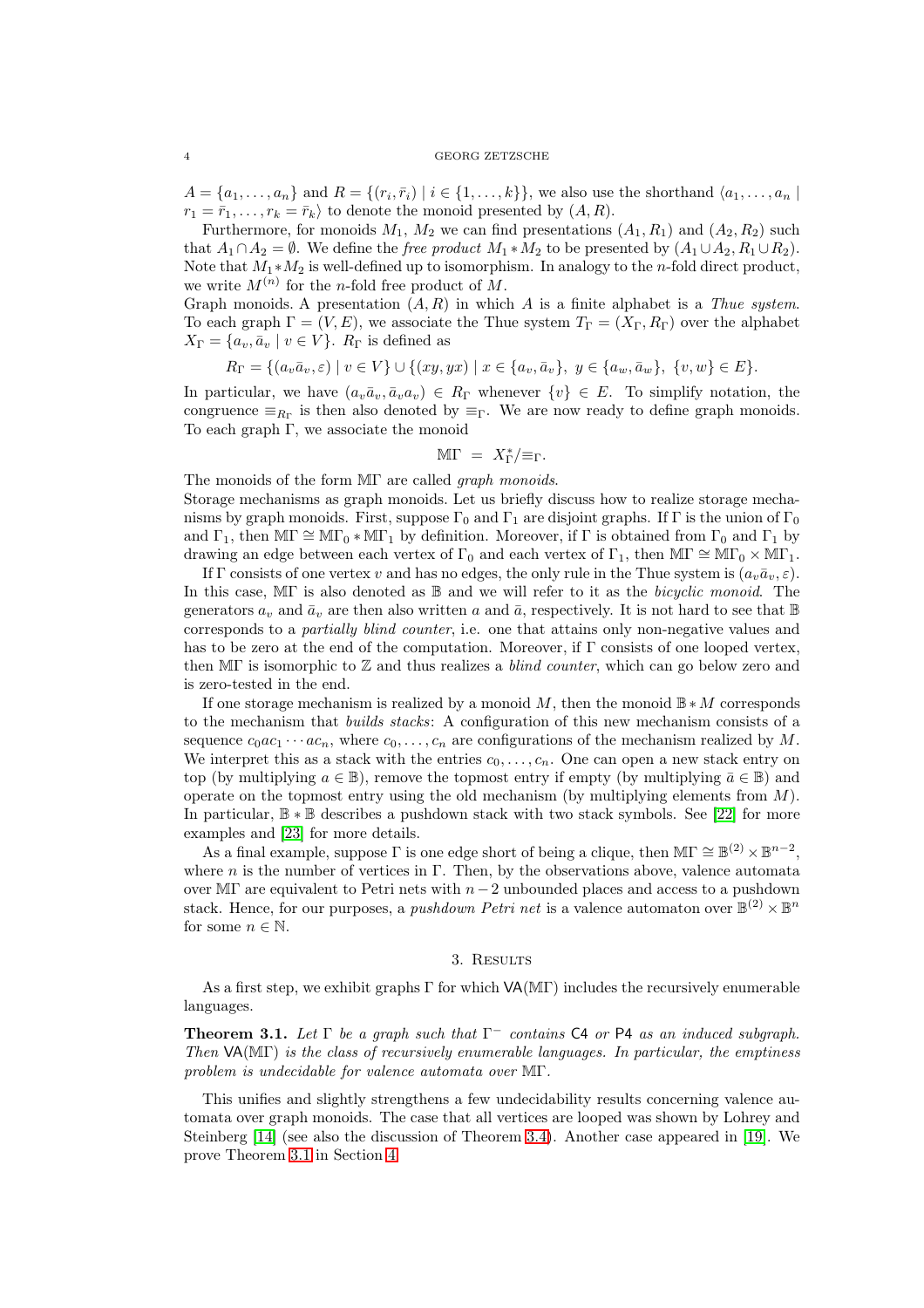<span id="page-4-1"></span>

Figure 2. Example of a transitive forest. The solid edges are part of the trees whose comparability graphs make up the graph. The transitive forest consists of both the solid and the dashed edges.

It is not clear whether Theorem [3.1](#page-3-1) describes all Γ for which VA(MΓ) exhausts the recursively enumerable languages. For example, as mentioned above, if Γ is one edge short of being a clique, then valence automata over MΓ are pushdown Petri nets. In particular, the emptiness problem for valence automata is equivalent to the reachability problem of this model, for which decidability is a long-standing open question [\[15\]](#page-21-1). In fact, it is already open whether reachability is decidable in the case of  $\mathbb{B}^{(2)} \times \mathbb{B}$ , although Leroux, Sutre, and Totzke have recently made progress on this case [\[12\]](#page-21-3). Therefore, characterizing those  $\Gamma$  with a decidable emptiness problem for valence automata over MΓ would very likely settle these open questions<sup>[2](#page-4-0)</sup>.

However, we will show that if we steer clear of pushdown Petri nets, we can achieve a characterization. More precisely, we will present a set of graphs that entail the behavior of pushdown Petri nets. Then, we show that among those graphs that do not contain these as induced subgraphs, the absence of P4 and C4 already characterizes decidability.

PPN-graphs. A graph  $\Gamma$  is said to be a *PPN-graph* if it is isomorphic to one of the following three graphs:



We say that the graph  $\Gamma$  is *PPN-free* if it has no PPN-graph as an induced subgraph. Observe that a graph  $\Gamma$  is PPN-free if and only if in the neighborhood of each unlooped vertex, any two vertices are adjacent.

<span id="page-4-3"></span>Of course, the abbreviation 'PPN' refers to 'pushdown Petri nets'. This is justified by the following fact. It is proven in Section [5](#page-8-0) (page [13\)](#page-12-0).

**Proposition 3.2.** If  $\Gamma$  is a PPN-graph, then  $\mathsf{VA}(\mathbb{MT}) = \mathsf{VA}(\mathbb{B}^{(2)} \times \mathbb{B})$ .

Transitive forests. In order to exploit the absence of P4 and C4 as induced subgraphs, we will employ a characterization of such graphs as transitive forests. The *comparability graph* of a tree  $t$  is a simple graph with the same vertices as  $t$ , but has an edge between two vertices whenever one is a descendant of the other in t. A graph  $\Gamma$  is a transitive forest if the simple graph Γ <sup>−</sup> is a disjoint union of comparability graphs of trees. For an example of a transitive forest, see Fig. [2.](#page-4-1)

Let DEC denote the smallest isomorphism-closed class of monoids such that

1. for each  $n \geq 0$ , we have  $\mathbb{B}^n \in \mathsf{DEC}$  and

2. for  $M, N \in \text{DEC}$ , we also have  $M * N \in \text{DEC}$  and  $M \times \mathbb{Z} \in \text{DEC}$ .

<span id="page-4-2"></span>Our main result characterizes those PPN-free  $\Gamma$  for which valence automata over MΓ have a decidable emptiness problem.

**Theorem 3.3.** Let  $\Gamma$  be PPN-free. Then the following conditions are equivalent:

<span id="page-4-0"></span><sup>&</sup>lt;sup>2</sup>Strictly speaking, it is conceivable that there is a decision procedure for each  $\mathbb{B}^{(2)} \times \mathbb{B}^n$ , but no uniform one that works for all  $n$ . However, this seems unlikely.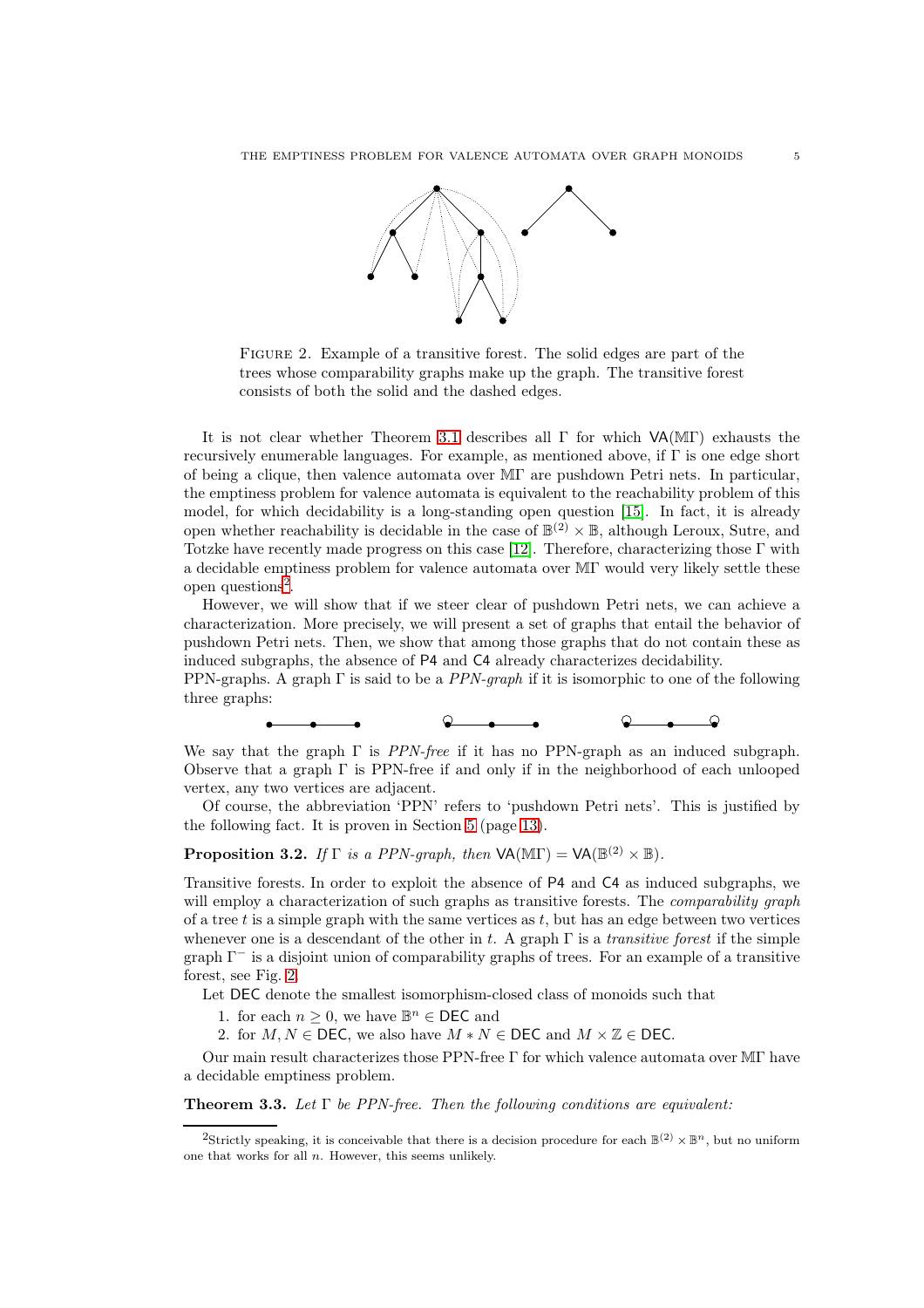- <span id="page-5-3"></span>1. Emptiness is decidable for valence automata over MΓ.
- <span id="page-5-4"></span>2. Γ<sup>-</sup> contains neither C4 nor P4 as an induced subgraph.
- <span id="page-5-5"></span>3. Γ is a transitive forest.
- 4.  $MT \in DEC$ .

We present the proof in Section [5.](#page-8-0) Note that this generalizes the fact that emptiness is decidable for pushdown automata (i.e. graphs with no edges) and partially blind multicounter automata (i.e. cliques), or equivalently, reachability in Petri nets.

Note that if  $\Gamma$  has a loop on every vertex, then M $\Gamma$  is a group. Groups that arise in this way are called *graph groups*. In general, if a monoid  $M$  is a group, then emptiness for valence automata over  $M$  is decidable if and only if the *rational subset membership problem* is decidable for M [\[11\]](#page-21-5). The latter problem asks, given a rational set R over M and an element  $m \in M$ , whether  $m \in R$ ; see [\[13\]](#page-21-6) for more information. Therefore, Theorem [3.3](#page-4-2) extends the following result of Lohrey and Steinberg [\[14\]](#page-21-4), which characterizes those graph groups for which the rational subset membership problem is decidable.

<span id="page-5-0"></span>**Theorem 3.4** (Lohrey and Steinberg [\[14\]](#page-21-4)). Let  $\Gamma$  be a graph in which every vertex is looped. Then the rational subset membership problem for the group  $\mathbb{M}\Gamma$  is decidable if and only if  $\Gamma$ is a transitive forest.

Lohrey and Steinberg show decidability by essentially proving that in their case, the languages in VA(MΓ) have semilinear Parikh images (although they use different terminology). Here, we extend this argument by showing that in the equivalent cases of Theorem [3.3,](#page-4-2) the Parikh images of VA(MΓ) are those of languages accepted by priority multicounter machines. The latter were introduced and shown to have a decidable reachability problem by Reinhardt [\[15\]](#page-21-1).

Intuition for decidable cases. In order to provide an intuition for those storage mechanisms (not containing a pushdown Petri net) with a decidable emptiness problem, we present an equally expressive class of monoids for which the corresponding storage mechanisms are easier to grasp. Let  $SC^{\pm}$  be the smallest isomorphism-closed class of monoids with

- 1. for each  $n \in \mathbb{N}$ , we have  $\mathbb{B}^n \in \mathsf{SC}^{\pm}$ ,
- 2. for each  $M \in SC^{\pm}$ , we also have  $\mathbb{B} * M \in SC^{\pm}$  and  $M \times \mathbb{Z} \in SC^{\pm}$ .

Thus,  $SC^{\pm}$  realizes those storage mechanisms that can be constructed from a finite set of partially blind counters  $(\mathbb{B}^n)$  by building stacks  $(M \mapsto \mathbb{B} * M)$  and adding blind counters  $(M \rightarrow M \times \mathbb{Z})$ . Then, in fact, the monoids in  $SC^{\pm}$  produce the same languages as those in DEC.

# <span id="page-5-1"></span>Proposition 3.5.  $VA(DEC) = VA(SC^{\pm})$ .

Proposition [3.5](#page-5-1) is proven in Section [6.](#page-15-0) While our decidability proof for  $SC^{\pm}$  will be a reduction to priority multicounter machines (see Section [5](#page-13-0) for a definition), it seems likely that these two models are incomparable in terms of expressiveness (see the remarks after Theorem [5.12\)](#page-14-0).

Intersections with finite-index languages. This work exhibits valence automata over  $SC^{\pm}$ as an extension of Petri nets that features a type of stack but retains decidability of the emptiness problem. Another recent result of this kind has been obtained by Atig and Ganty [\[2\]](#page-21-2). They showed that given a finite-index context-free language  $K$  and a Petri net language L, it is decidable whether  $K \cap L$  is empty. Moreover, they also employ a reduction to priority multicounter machines. This raises the question of how the two results relate to each other. In Section [7,](#page-16-0) we present a natural language class that subsumes both the languages of Atig and Ganty and those of  $VA(SC^{\pm})$  and prove that emptiness is still decidable. Intuitively, this class is obtained by taking languages of Atig and Ganty and then applying operators corresponding to building stacks and adding blind counters. The precise definition and the result can be found in Section [7.](#page-16-0)

<span id="page-5-2"></span>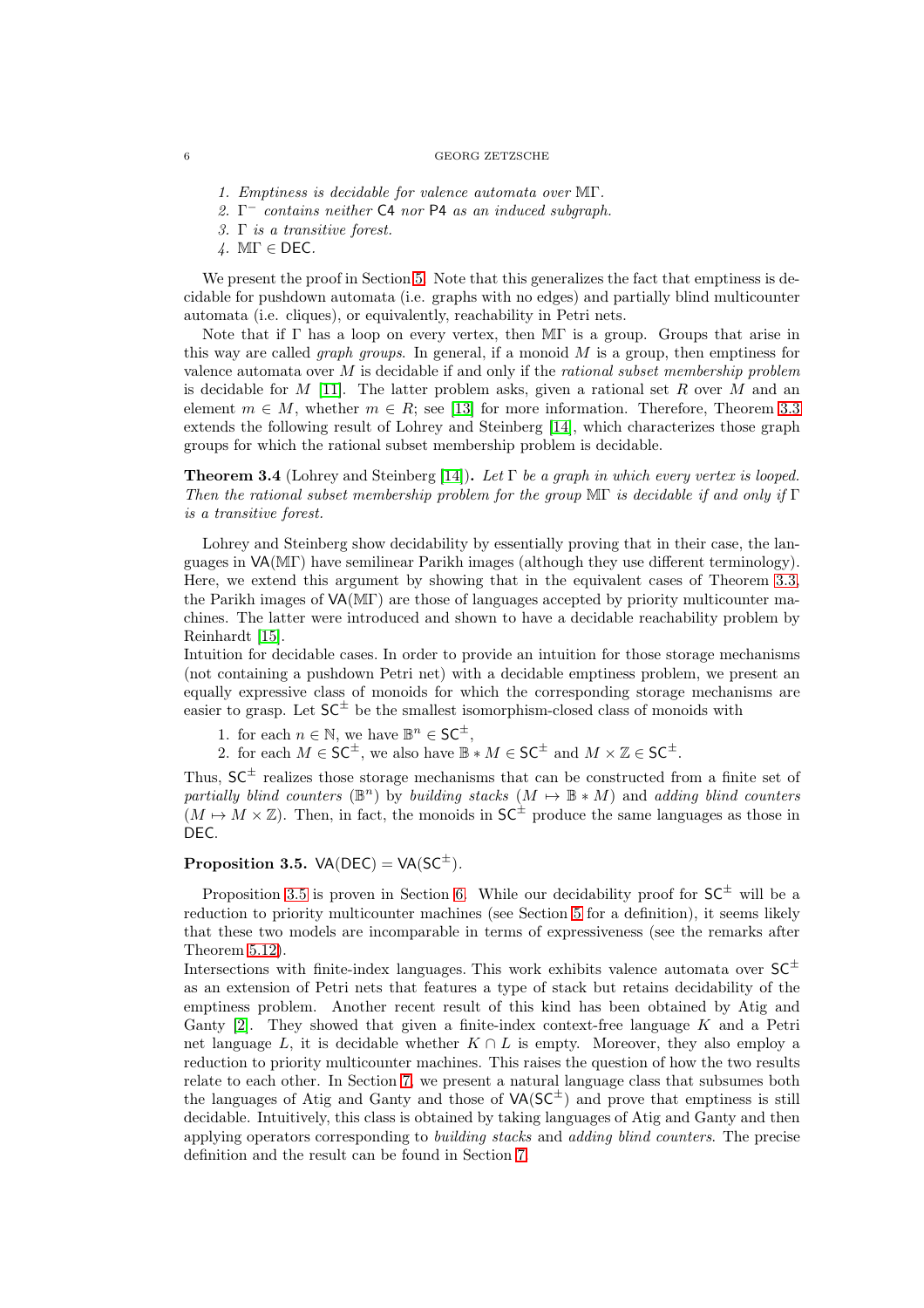Intuition for open cases. We also want to provide an intuition for the remaining storage mechanisms, i.e. those defined by monoids MΓ about which Theorems [3.1](#page-3-1) and [3.3](#page-4-2) make no statement. To this end, we describe a class of monoids that are expressively equivalent to these remaining cases. The remaining cases are given by those graphs  $\Gamma$  where  $\Gamma^-$  does not contain C4 or P4, but Γ contains a PPN-graph. Let REM denote the class of monoids MΓ, where  $\Gamma$  is such a graph. Let  $SC^+$  be the smallest isomorphism-closed class of monoids with

- 1.  $\mathbb{B}^{(2)} \times \mathbb{B} \in \mathsf{SC}^+$  and
- 2. for each  $M \in \mathsf{SC}^+$ , we also have  $\mathbb{B} * M \in \mathsf{SC}^+$  and  $M \times \mathbb{B} \in \mathsf{SC}^+$ .

This means,  $SC^+$  realizes those storage mechanisms that are obtained from a pushdown stack, together with one partially blind counter  $(\mathbb{B}^{(2)} \times \mathbb{B})$  by the transformations of building stacks  $(M \mapsto \mathbb{B} * M)$  and adding partially blind counters  $(M \mapsto M \times \mathbb{B})$ .

# <span id="page-6-2"></span>Proposition 3.6.  $VA(REM) = VA(SC^+)$ .

We prove Proposition [3.6](#page-6-2) in Section [6.](#page-15-0) Of course,  $SC^+$  generalizes pushdown Petri nets, which correspond to monoids  $\mathbb{B}^{(2)} \times \mathbb{B}^n$  for  $n \in \mathbb{N}$ . Moreover,  $SC^+$  also subsumes priority multicounter machines (see p. [14](#page-13-0) for a definition) in a straightforward way: Every time we build stacks, we can use the new pop operation to realize a zero test on all the counters we have added so far. Let  $M_0 = 1$  and  $M_{k+1} = \mathbb{B} * (M_k \times \mathbb{B})$ . Then, priority k-counter machines correspond to valence automata over  $M_k$  where the stack heights never exceed 1.

<span id="page-6-0"></span>Remark 3.7. Priority multicounter machines are already subsumed by pushdown Petri nets alone: Atig and Ganty [\[2,](#page-21-2) Lemma 7] show implicitly that for each priority multicounter machine, one can construct a pushdown Petri net that accepts the same language. Hence, valence automata over  $SC^+$  are not the first perhaps-decidable generalization of both pushdown Petri nets and priority multicounter machines, but they generalize both in a natural way.

### 4. Undecidability

<span id="page-6-1"></span>In this section, we prove Theorem [3.1.](#page-3-1) It should be mentioned that a result similar to Theorem [3.1](#page-3-1) was shown by Lohrey and Steinberg [\[14\]](#page-21-4): They proved that if every vertex in  $\Gamma$  is looped and  $\Gamma^-$  contains C4 or P4 as an induced subgraph, then the rational subset membership problem is undecidable for MΓ. Their proof adapts a construction of Aalbersberg and Hoogeboom [\[1\]](#page-21-7), which shows that the disjointness problem for rational sets of traces is undecidable when the independence relation has P4 or C4 as an induced subgraph. An inspection of the proof presented here, together with its prerequisites (Theorems [4.2](#page-7-0) and [4.3\)](#page-7-1), reveals that the employed ideas are very similar to the combination of Lohrey and Steinberg's and Aalbersberg and Hoogeboom's proof.

A language class is a collection of languages that contains at least one non-empty language. In this work, for each language class, there is a way to finitely represent each member of the class. Moreover, an inclusion  $\mathcal{C} \subseteq \mathcal{D}$  between language classes  $\mathcal{C}$  and  $\mathcal{D}$  is always meant to be *effective*, in other words: Given a representation of a language in  $\mathcal{C}$ , we can compute a representation of that language in  $D$ . The same holds for equalities between language classes.

Let X and Y be alphabets. A relation  $T \subseteq X^* \times Y^*$  is called a *rational transduction* if there is an alphabet W, a regular language  $R \subseteq W^*$ , and morphisms  $g: W^* \to X^*$  and h:  $W^* \to Y^*$  such that  $T = \{(g(w), h(w)) \mid w \in R\}$  (see [\[3\]](#page-21-8)). For a language  $L \subseteq X^*$ , we define  $TL = \{v \in Y^* \mid \exists u \in L : (u, v) \in T\}$ . A language class C is a full trio if for every language L in C, the language TL is effectively contained in C as well. Here, "effectively" means again that given a representation of a language L from  $\mathcal C$  and a description of  $T$ . one can effectively compute a representation of TL. For a language L, we denote by  $\mathcal{T}(L)$ the smallest full trio containing L. Note that if  $L \neq \emptyset$ , the class  $\mathcal{T}(L)$  contains precisely the languages  $TL$  for rational transductions  $T$ . For example, it is well-known that for every monoid M, the class  $\mathsf{VA}(M)$  is a full trio [\[6\]](#page-21-9). A full AFL is a full trio that is also closed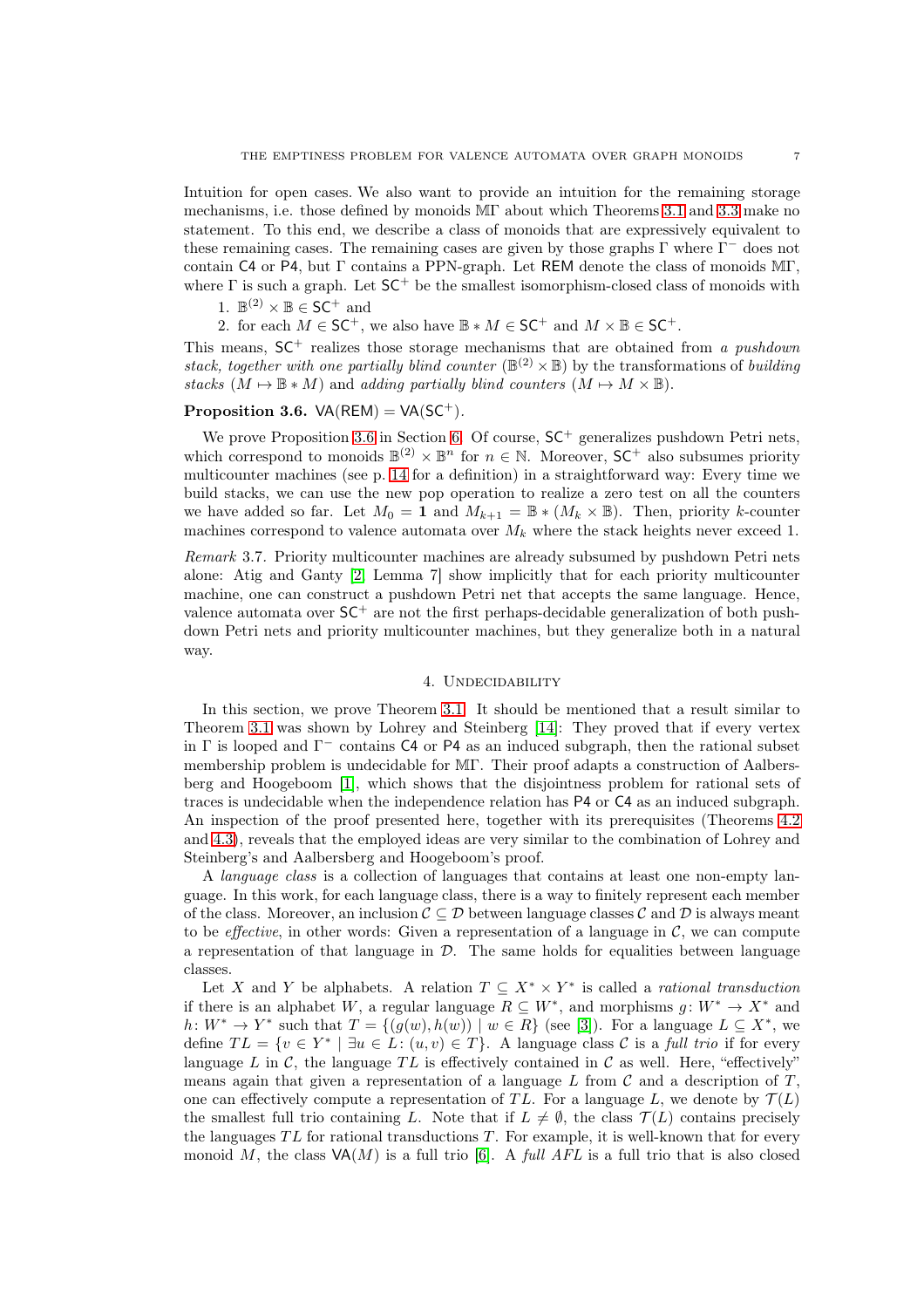under Kleene iteration, i.e. for each member  $L$ , the language  $L^*$  is effectively a member as well.

<span id="page-7-2"></span>Here, we use the following fact. We denote the recursively enumerable languages by RE.

**Lemma 4.1.** Let  $X = \{a_1, \bar{a}_1, b_1, a_2, \bar{a}_2, b_2\}$  and let  $B_2 \subseteq X^*$  be defined as

 $B_2 = (\{a_1^n \bar{a}_1^n \mid n \ge 0\}b_1)^* \sqcup (\{a_2^n \bar{a}_2^n \mid n \ge 0\}b_2)^*.$ 

Then RE equals  $\mathcal{T}(B_2)$ , the smallest full trio containing  $B_2$ .

<span id="page-7-0"></span>Lemma [4.1](#page-7-2) is essentially due to Hartmanis and Hopcroft, who stated it in slightly different terms:

**Theorem 4.2** (Hartmanis and Hopcroft [\[9\]](#page-21-10)). Let C be the smallest full AFL containing  ${a^n b^n \mid n \ge 0}$ . Every recursively enumerable language is the homomorphic image of the intersection of two languages in C.

<span id="page-7-1"></span>By the following auxiliary result of Ginsburg and Greibach [\[8,](#page-21-11) Theorem 3.2a], Lemma [4.1](#page-7-2) will follow from Theorem [4.2.](#page-7-0)

**Theorem 4.3** (Ginsburg and Greibach [\[8\]](#page-21-11)). Let  $L \subseteq X^*$  and  $c \notin X$ . The smallest full AFL containing L equals  $\mathcal{T}((Lc)^*)$ .

As announced, Lemma [4.1](#page-7-2) now follows.

Lemma [4.1.](#page-7-2) Since clearly  $\mathcal{T}(B_2) \subseteq \mathsf{RE}$ , it suffices to show RE  $\subseteq \mathcal{T}(B_2)$ . According to Theorem [4.2,](#page-7-0) this amounts to showing that  $L_1 \cap L_2 \in \mathcal{T}(B_2)$  for any  $L_1$  and  $L_2$  in  $\mathcal{C}$ , where C is the smallest full AFL containing the language  $S = \{a^n b^n \mid n \ge 0\}$ . Hence, let  $L_1, L_2 \in \mathcal{C}$ . By Theorem [4.3,](#page-7-1)  $L_1$  and  $L_2$  belong to  $\mathcal{C} = \mathcal{T}((Sc)^*)$ . This means we have  $L_i = T_i(\{a_i^n \bar{a}_i^n \mid n \geq 0\}b_i)^*$  for some rational transduction  $T_i$  for  $i = 1, 2$ . Using a product construction, it is now easy to obtain a rational transduction T with  $TB_2 = L_1 \cap L_2$ .  $\Box$ 

<span id="page-7-3"></span>The proof of Theorem [3.1](#page-3-1) will require one more auxiliary lemma. In the following,  $[w]$ Γ denotes the congruence class of  $w \in X_{\Gamma}^*$  with respect to  $\equiv_{\Gamma}$ .

**Lemma 4.4.** Let  $\Gamma = (V, E)$  be a graph, let  $W \subseteq V$  be a subset of vertices, and let  $Y \subseteq X_{\Gamma}$ be defined as  $Y = \{a_w, \bar{a}_w \mid w \in W\}$ . Then  $u \equiv_{\Gamma} v$  implies  $\pi_Y(u) \equiv_{\Gamma} \pi_Y(v)$  for  $u, v \in X_{\Gamma}^*$ .

*Proof.* An inspection of the rules in the Thue system  $T_{\Gamma}$  reveals that if  $(u, v) \in R_{\Gamma}$ , then either  $(\pi_Y(u), \pi_Y(v)) = (u, v)$  or  $\pi_Y(u) = \pi_Y(v)$ . In any case,  $\pi_Y(u) \equiv_{\Gamma} \pi_Y(v)$ . Since  $\equiv_{\Gamma}$  is a congruence and  $\pi_Y$  a morphism, this implies the lemma.

Note that the foregoing lemma does not hold for arbitrary alphabets  $Y \subseteq X_{\Gamma}$ . For example, if  $V = \{1\}$ ,  $X_{\Gamma} = \{a_1, \bar{a}_1\}$ , and  $Y = \{a_1\}$ , then  $a_1\bar{a}_1 \equiv_{\Gamma} \varepsilon$ , but  $a_1 \neq_{\Gamma} \varepsilon$ .

We are now ready to prove Theorem [3.1.](#page-3-1)

Theorem [3.1.](#page-3-1) Observe that  $w \equiv_{\Gamma} \varepsilon$  if and only if w can be transformed into  $\varepsilon$  by finitely many times replacing an infix u with an infix v for some  $(u, v) \in R_{\Gamma}$ . Since  $R_{\Gamma}$  is finite, this implies that the set of all  $w \in X^*_{\Gamma}$  with  $w \equiv_{\Gamma} \varepsilon$  is recursively enumerable. (In fact, whether  $w \equiv_{\Gamma} \varepsilon$  can be decided in polynomial time [\[19,](#page-22-0) [23\]](#page-22-2).) In particular, one can recursively enumerate runs of valence automata over  $VA(M\Gamma)$  and hence  $VA(M\Gamma) \subseteq RE$ . For the other inclusion, recall that  $\mathsf{VA}(M)$  is a full trio for any monoid M. Furthermore, if  $\Delta$  is an induced subgraph of Γ, then M $\Delta$  embeds into MΓ, meaning  $\mathsf{VA}(\mathbb{M}\Delta) \subseteq \mathsf{VA}(\mathbb{M}\Gamma)$ . Hence, according to Lemma [4.1,](#page-7-2) it suffices to show that  $B_2 \in VA(M\Gamma)$  if  $\Gamma^-$  equals  $CA$  or P4.

Let  $X = \{a_1, \bar{a}_1, b_1, a_2, \bar{a}_2, b_2\}$ . and  $\Gamma = (V, E)$ . If  $\Gamma^-$  equals C4 or P4, then  $V =$  ${1, 2, 3, 4}$  with  ${3, 1}, {1, 2}, {2, 4} \in E$  and  ${1, 4}, {2, 3} \notin E$ . See Fig. [3.](#page-8-1) We construct a valence automaton A over MΓ for  $B_2 \subseteq X^*$  as follows. First, A reads a word in  $R = ((a_1^*\bar{a}_1^*)b_1)^* \sqcup ((a_2^*\bar{a}_2^*)b_2)^*$ . Here, when reading  $a_i$  or  $\bar{a}_i$ , it multiplies  $[a_i]$  or  $[\bar{a}_i]$ , respectively, to the storage monoid. When reading  $b_1$  or  $b_2$ , it multiplies [a<sub>4</sub>] or [a<sub>3</sub>], respectively. After this,  $A$  switches to another state and nondeterministically multiplies an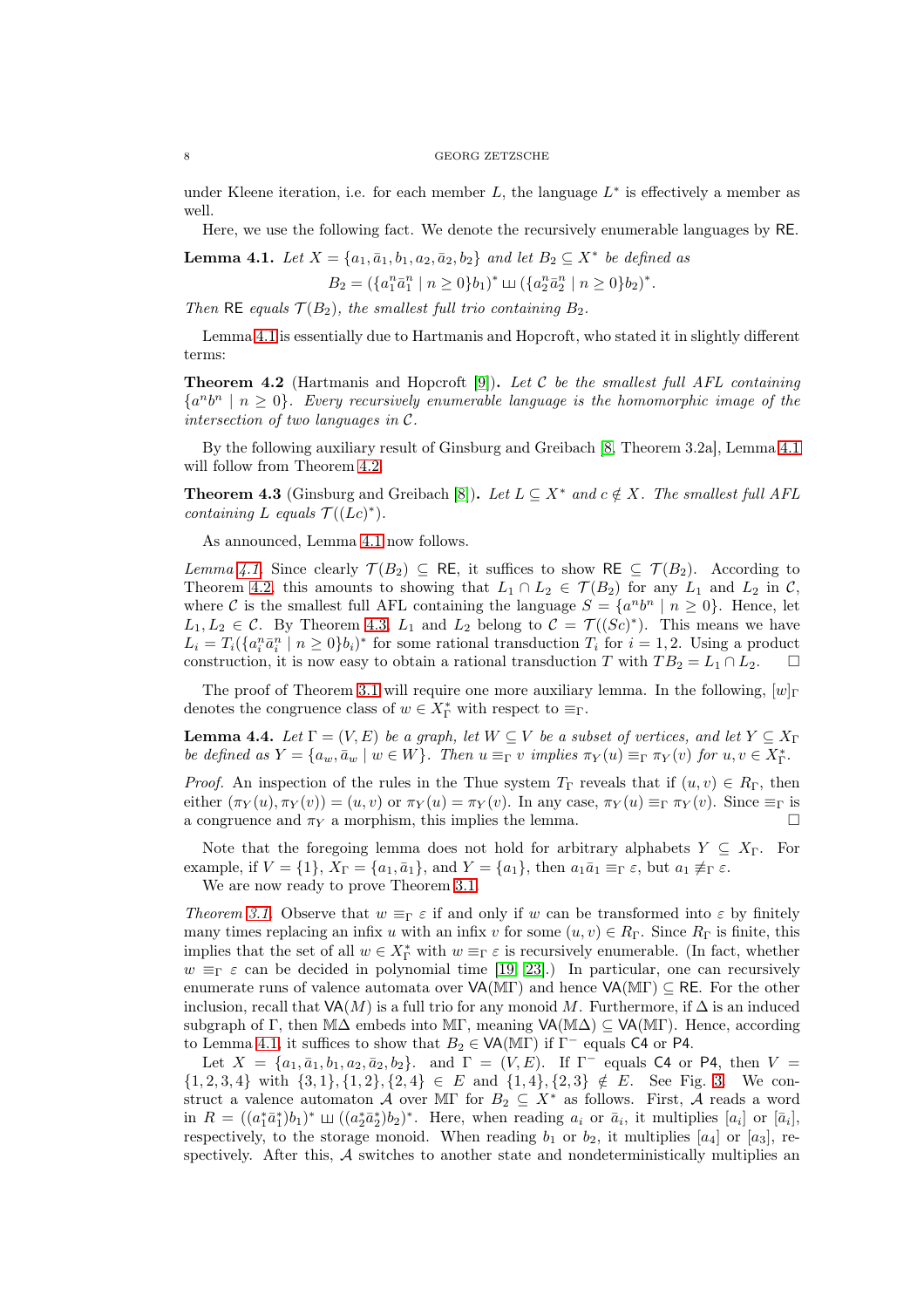

<span id="page-8-1"></span>FIGURE 3. Graphs  $\Gamma$  where  $\Gamma^-$  is C4 or P4. Dotted lines represent edges that may or may not exist in Γ.

element from  $\{[\bar{a}_4], [\bar{a}_3]\}^*$ . Then it changes into an accepting state. We shall prove that A accepts  $B_2$ . Let the morphism  $h: X^* \to \{a_i, \bar{a}_i \mid 1 \leq i \leq 4\}^*$  be defined by  $h(a_i) = a_i$  and  $h(\bar{a}_i) = \bar{a}_i$  for  $i = 1, 2$  and  $h(b_1) = a_4$  and  $h(b_2) = a_3$ .

Suppose  $w \in \mathsf{L}(\mathcal{A})$ . Then  $w \in R$  and there is a  $v \in {\overline{a}}_4, {\overline{a}}_3$ <sup>\*</sup> with  $[h(w)v]_{\Gamma} = [\varepsilon]_{\Gamma}$ . Let  $w_i = \pi_{\{a_i, \bar{a}_i, b_i\}}(w)$ . If we can show  $w_i \in (\{a_i^n \bar{a}_i^n \mid n \geq 0\}^* b_i)^*$  for  $i = 1, 2$ , then clearly  $w \in B_2$ . For symmetry reasons, it suffices to prove this for  $i = 1$ . Let  $Y = \{a_1, \bar{a}_1, a_4, \bar{a}_4\}.$ Since  $[h(w)v]_{\Gamma} = [\varepsilon]_{\Gamma}$ , we have in particular  $[\pi_Y(h(w)v)]_{\Gamma} = [\varepsilon]_{\Gamma}$  by Lemma [4.4.](#page-7-3) Moreover,

$$
\pi_Y(h(w)v) = a_1^{n_1} \bar{a}_1^{\bar{n}_1} a_4 \cdots a_1^{n_k} \bar{a}_1^{\bar{n}_k} a_4 \bar{a}_4^m
$$

for some  $n_1, \ldots, n_k, \bar{n}_1, \ldots, \bar{n}_k, m \in \mathbb{N}$ . Again, by projecting to  $\{a_4, \bar{a}_4\}^*$ , we obtain  $[a_4^k \bar{a}_4^m]_{\Gamma} =$  $[\varepsilon]_{\Gamma}$  and hence  $k = m$ . If  $n_k \neq \bar{n}_k$ , then it is easy to see that  $\pi_Y(h(w)v)$  cannot be reduced to  $\varepsilon$ , since there is no edge  $\{1,4\}$  in  $\Gamma$ . Therefore, we have  $n_k = \bar{n}_k$ . It follows inductively that  $n_i = \bar{n}_i$  for all  $1 \leq i \leq k$ . Since  $w_i = a_1^{n_1} \bar{a}_1^{\bar{n}_1} b_1 \cdots a_1^{n_k} \bar{a}_1^{\bar{n}_k} b_1$ , this implies  $w_i \in (\{a_1^n \bar{a}_1^n \mid n \geq 0\}b_1)^*.$ 

We shall now prove  $B_2 \subseteq L(\mathcal{A})$ . Let  $g: X^* \to {\bar{a}_3, \bar{a}_4}$  be the morphism defined by  $g(a_i) = g(\bar{a}_i) = \varepsilon$  and  $g(b_1) = \bar{a}_4$  and  $g(b_2) = \bar{a}_3$ . We show by induction on |w| that  $w \in B_2$  implies  $[h(w)g(w)^R]$ <sub> $\Gamma$ </sub> =  $[\varepsilon]$ <sub> $\Gamma$ </sub>. Since for each  $w \in B_2$ , A clearly has a run that puts  $[h(w)g(w)^R]$ <sub>Γ</sub> into the storage, this establishes  $B_2 \subseteq L(\mathcal{A})$ . Suppose  $\pi_{\{b_1,b_2\}}(w)$  ends in  $b_1$ . Then  $w = rsb_1$  for some  $r \in X^*$ ,  $s \in (a_1^n \bar{a}_1^n) \sqcup t$  with  $n \in \mathbb{N}$  and  $t \in \{a_2, \bar{a}_2, b_2\}^*$ . Note that then  $rt \in B_2$ . Since there are edges  $\{1,2\}, \{1,3\}$  in  $\Gamma$ , we have  $[h(s)]_{\Gamma} = [h(ta_1^n\bar{a}_1^n)]_{\Gamma}$ . Moreover, since g deletes  $a_1$  and  $\bar{a}_1$ , we have  $g(s) = g(t)$ . Therefore,

$$
[h(w)g(w)^{R}]_{\Gamma} = [h(rsb_1)g(rsb_1)^{R}]_{\Gamma} = [h(rta_1^n\bar{a}_1^n b_1)g(rtb_1)^{R}]_{\Gamma}
$$
  
= 
$$
[h(rt)a_1^n\bar{a}_1^n a_4\bar{a}_4g(rt)^{R}]_{\Gamma} = [h(rt)g(rt)^{R}]_{\Gamma}.
$$

By induction, we have  $[h(rt)g(rt)^R]_{\Gamma} = [\varepsilon]_{\Gamma}$  and hence  $[h(w)g(w)^R]_{\Gamma} = [\varepsilon]_{\Gamma}$ . If  $\pi_{\{b_1, b_2\}}(w)$ ends in  $b_2$ , then one can show  $[h(w)g(w)^R]$ <sub> $\Gamma = [\varepsilon]$ </sub> completely analogously. This proves  $B_2 \subseteq L(\mathcal{A})$  and hence the theorem.

# 5. Decidability

<span id="page-8-0"></span>In this section, we prove Theorem [3.3](#page-4-2) and Proposition [3.2.](#page-4-3) First, we mention existing results that are ingredients to our proofs.

Let C be a class of languages. A C-grammar is a quadruple  $G = (N, T, P, S)$  where N and T are disjoint alphabets and  $S \in N$ . P is a finite set of pairs  $(A, M)$  with  $A \in N$  and  $M \subseteq (N \cup T)^*$ ,  $M \in \mathcal{C}$ . A pair  $(A, M) \in P$  is called a production of G. We write  $x \Rightarrow_G y$  if  $x = uAv$  and  $y = uwv$  for some  $u, v, w \in (N \cup T)^*$  and  $(A, M) \in P$  with  $w \in M$ . Moreover,  $x \Rightarrow_G^n y$  means that there are  $x_0, \ldots, x_n \in (N \cup T)^*$  with  $x_{i-1} \Rightarrow_G x_i$  for  $1 \leq i \leq n$  and  $x_0 = x$  and  $x_n = y$ . Furthermore, we have  $x \Rightarrow_G^* y$  if  $x \Rightarrow_G^n y$  for some  $n \geq 0$ . The language generated by G is  $\mathsf{L}(G) = \{w \in T^* \mid S \Rightarrow^*_{G} w\}$ . The class of all languages that are generated by C-grammars is called the *algebraic extension of* C and is denoted  $\text{Alg}(\mathcal{C})$ . Of course, if  $C \subseteq \mathcal{D}$ , then  $\mathsf{Alg}(\mathcal{C}) \subseteq \mathsf{Alg}(\mathcal{D})$ . Moreover, it is easy to see that if  $C \subseteq \mathsf{Alg}(\mathcal{D})$ , then  $\mathrm{Alg}(\mathcal{C}\cup\mathcal{D})=\mathrm{Alg}(\mathcal{D}).$ 

<span id="page-8-2"></span>The following is easy to show in the same way one shows that the context-free languages constitute a full trio [\[3\]](#page-21-8). A proof can be found in [\[23\]](#page-22-2).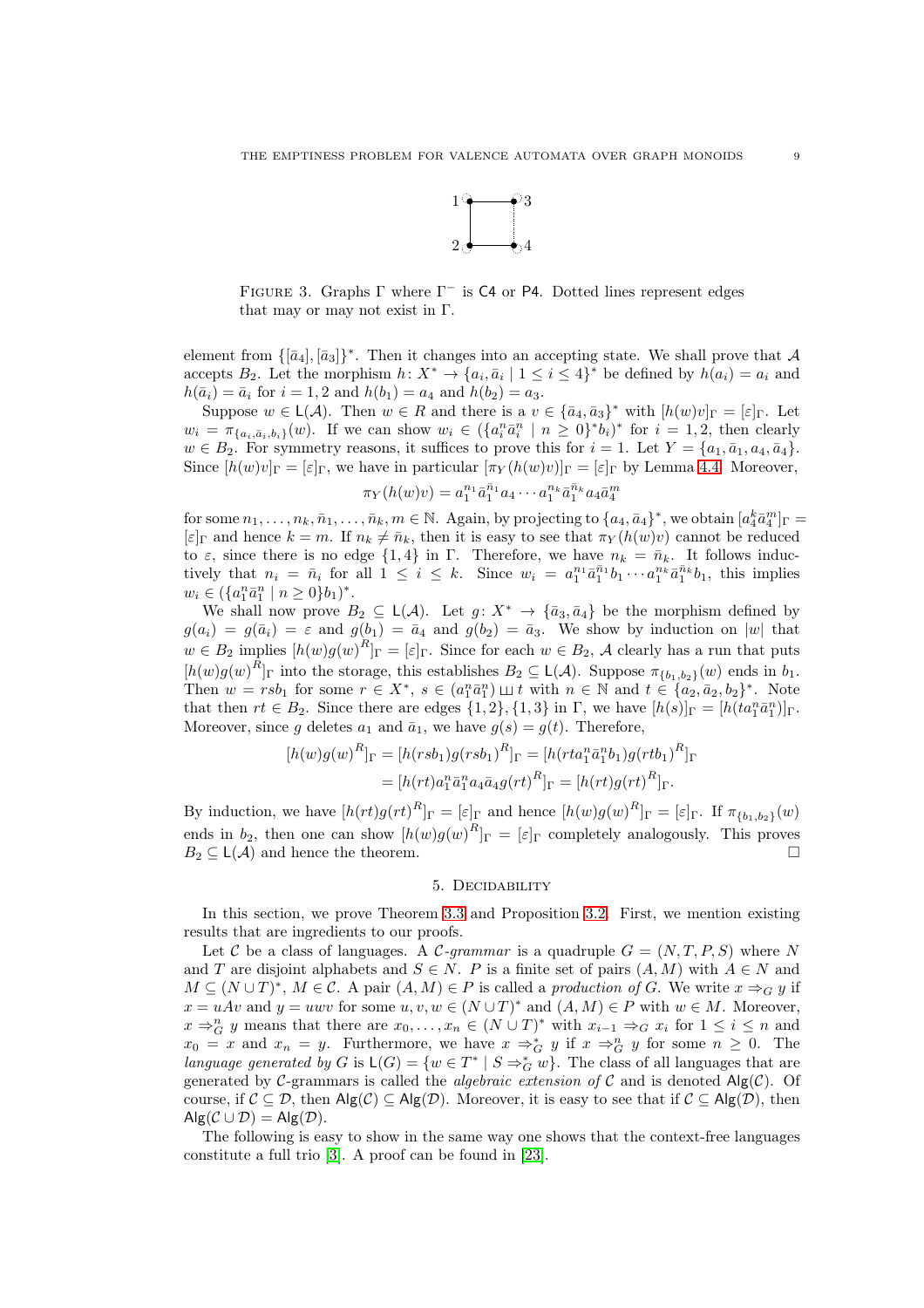**Lemma 5.1.** If C is a full trio, then  $\text{Alg}(\mathcal{C})$  is a full trio as well.

A monoid M is called *finitely generated* if there is a finite subset  $F \subseteq M$  such that every element of M can be written as a product of elements of F. A language  $I \subseteq X^*$  is called an *identity language for* M if there is a surjective morphism  $\varphi: X^* \to M$  with  $I = \varphi^{-1}(1)$ . We will also use the following well-known fact about valence automata. A proof can be found, e.g., in [\[23,](#page-22-2) [10\]](#page-21-12).

<span id="page-9-0"></span>Proposition 5.2. Let M be a finitely generated monoid. Then:

- (1)  $VA(M)$  is the smallest full trio containing all identity languages of M.
- (2) If L is any identity language of M, then  $\mathsf{VA}(M)$  is the smallest full trio containing L.

The well-known theorem of Chomsky and Schützenberger [\[3\]](#page-21-8), expressed in terms of valence automata, states that  $VA(\mathbb{Z} * \mathbb{Z})$  is the class of context-free languages. This formulation, along with a new proof, is due to Kambites [\[10\]](#page-21-12). Let Reg and CF denote the class of regular and context-free languages, respectively. Then we have Reg =  $VA(1)$  and  $CF = Alg(Reg)$ . Here, 1 denotes the trivial monoid  $\{1\}$ . Moreover, notice that  $\mathsf{Alg}(\mathsf{Alg}(\mathcal{C})) = \mathsf{Alg}(\mathcal{C})$  for every language class C. Since furthermore valence automata over  $\mathbb{B} * \mathbb{B}$  are equivalent to pushdown automata, we have in summary:

<span id="page-9-2"></span>
$$
(1) \tCF = VA(\mathbb{B} * \mathbb{B}) = Alg(VA(1)) = Alg(CF) = VA(\mathbb{Z} * \mathbb{Z}).
$$

In order to work with general free products, we use the following result, which expresses the languages in  $\mathsf{VA}(M_0 * M_1)$  in terms of  $\mathsf{VA}(M_0)$  and  $\mathsf{VA}(M_1)$ . It was first shown in [\[19\]](#page-22-0). In [\[4\]](#page-21-13), it was extended to more general products. For the convenience of the reader, we include a proof.

<span id="page-9-1"></span>**Proposition 5.3** ([\[19\]](#page-22-0)). Let  $M_0$  and  $M_1$  be monoids. Then  $VA(M_0 * M_1)$  is included in  $\mathsf{Alg}(\mathsf{VA}(M_0) \cup \mathsf{VA}(M_1)).$ 

*Proof.* For every monoid M, we have  $VA(M) = \bigcup_N VA(N)$ , where N ranges over the finitely generated submonoids of M. Moreover, every finitely generated submonoid of  $M_0 * M_1$  is included in some  $N_0 * N_1$ , where  $N_i$  is a finitely generated submonoid of  $M_i$ , for  $i = 0, 1$ . Therefore, we have  $\mathsf{VA}(M_0 * M_1) = \bigcup_{N_0, N_1} \mathsf{VA}(N_0 * N_1)$ , where  $N_i$  ranges over the finitely generated submonoids of  $M_i$ , for  $i = 0, 1$ . Thus, it suffices to show the proposition in the case that  $M_0$  and  $M_1$  are finitely generated.

For  $i = 0, 1$ , let  $(A_i, R_i)$  be a presentation of  $M_i$  such that  $A_i$  is finite. Then  $M_0 * M_1$ is presented by  $(A_0 \cup A_1, R_0 \cup R_1)$ . Consider the languages  $L_i = \{w \in A_i^* \mid w \equiv_{R_i} \varepsilon\}$  for  $i \in \{0,1\}$ . Then  $L_i$  is an identity language of  $M_i$  and hence contained in  $\mathsf{VA}(M_i)$ . Moreover, by definition of  $M_0 * M_1$ , the language  $L = \{w \in (A_0 \cup A_1)^* \mid w \equiv_{R_0 \cup R_1} \varepsilon\}$  is an identity language of  $M_0 * M_1$ .

According to Lemma [5.1,](#page-8-2) the class  $\text{Alg}(\text{VA}(M_0) \cup \text{VA}(M_1))$  is a full trio. Thus, Proposi-tion [5.2](#page-9-0) tells us that it suffices to show that the identity language L of  $M_0 * M_1$  is contained in Alg(VA $(M_0)$  ∪ VA $(M_1)$ ).

Consider the binary relation  $\to$  on  $(A_0 \cup A_1)^*$  where  $u \to v$  if and only if for some  $i \in \{0,1\}$ , there are  $x, z \in (A_0 \cup A_1)^*$ ,  $y \in A_i^*$ , such that  $u = xz$ ,  $v = xyz$ , and  $y \equiv_{R_i} \varepsilon$ . It is now easy to see that  $w \equiv_{R_0 \cup R_1} \varepsilon$  if and only if  $\varepsilon \to^* w$ .

This allows us to construct a  $\mathsf{VA}(M_0) \cup \mathsf{VA}(M_1)$ -grammar for L. Let  $G = (N, A_0 \cup A_1, P, S),$ where  $N = \{S\}$ . In order to describe the productions, we need to define two languages. For  $i \in \{0, 1\}, \text{let}$ 

 $K_i = \{Sa_1S \cdots a_nS \mid a_1, \ldots, a_n \in A_i, a_1 \cdots a_n \in L_i\}.$ 

Then  $K_i$  can be obtained from  $L_i$  using full trio operations and is thus contained in  $\mathsf{VA}(M_i)$ . Our grammar contains only three productions:  $S \to K_0$ ,  $S \to K_1$ , and  $S \to {\varepsilon}$  (recall that as a regular language,  $\{\varepsilon\}$  belongs to each  $\mathsf{VA}(M_i)$ . Then, it is immediate that  $w \in \mathsf{L}(G)$  if and only if  $\varepsilon \rightharpoonup^* w$  and hence  $\mathsf{L}(G) = L$ .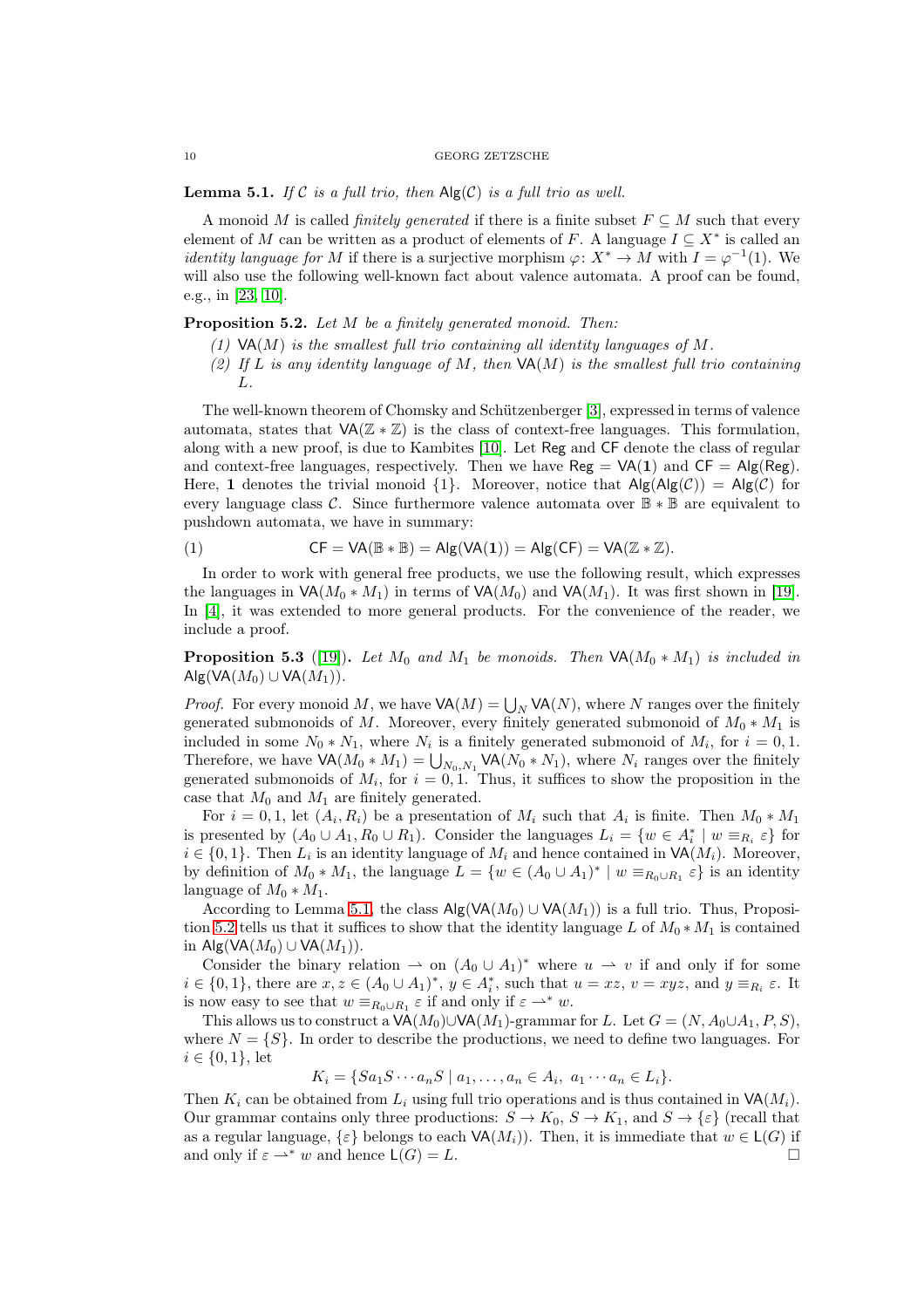Proposition [5.3](#page-9-1) tells us that the languages in  $VA(M_0 * M_1)$  are confined to the algebraic extension of  $\mathsf{VA}(M_0) \cup \mathsf{VA}(M_1)$ . Our next ingredient, Proposition [5.6,](#page-11-0) will complement Proposition [5.3](#page-9-1) by describing monoids N such that the algebraic extension of  $VA(M)$  is confined to  $\mathsf{VA}(N)$ . We need two auxiliary lemmas, for which the following notation will be convenient. We write  $M \hookrightarrow N$  for monoids M, N if there is a morphism  $\varphi \colon M \to N$ such that  $\varphi^{-1}(1) = \{1\}$ . Clearly, if  $M \hookrightarrow N$ , then  $\mathsf{VA}(M) \subseteq \mathsf{VA}(N)$ : Replacing in a valence automaton over M all elements  $m \in M$  with  $\varphi(m)$  yields a valence automaton over N that accepts the same language.

**Lemma 5.4.** If  $M \hookrightarrow M'$  and  $N \hookrightarrow N'$ , then we have  $M * N \hookrightarrow M' * N'$ .

*Proof.* Let  $\varphi: M \to M'$  and  $\psi: N \to N'$  be morphisms with  $\varphi^{-1}(1) = \{1\}$  and  $\psi^{-1}(1) =$  ${1}$ . Then defining  $\kappa: M*N \to M'*N'$  as the morphism with  $\kappa|_M = \varphi$  and  $\kappa|_N = \psi$ clearly yields  $\kappa^{-1}$  $(1) = 1.$ 

For a monoid M, we define  $R_1(M) = \{x \in M \mid \exists y \in M : xy = 1\}$ . Observe that the set  $R_1(M)$  can be thought of as the storage contents that can occur in a valid run of a valence automaton over  $M$ . The following result appeared first in [\[20\]](#page-22-4). We include a proof for the convenience of the reader.

<span id="page-10-0"></span>**Lemma 5.5** ([\[20\]](#page-22-4)). Let M be a monoid with  $R_1(M) \neq \{1\}$ . Then we have  $\mathbb{B}^{(n)} * M \hookrightarrow \mathbb{B} * M$ for every  $n \geq 1$ . In particular,  $\mathsf{VA}(\mathbb{B} * M) = \mathsf{VA}(\mathbb{B}^{(n)} * M)$  for every  $n \geq 1$ .

*Proof.* Observe that if  $\mathbb{B}^{(n)} * M \hookrightarrow \mathbb{B} * M$  and  $\mathbb{B} * \mathbb{B} * M \hookrightarrow \mathbb{B} * M$ , then

 $\mathbb{B}^{(n+1)} * M \cong \mathbb{B} * (\mathbb{B}^{(n)} * M) \hookrightarrow \mathbb{B} * (\mathbb{B} * M) \hookrightarrow \mathbb{B} * M.$ 

Therefore, it suffices to prove  $\mathbb{B} * \mathbb{B} * M \hookrightarrow \mathbb{B} * M$ .

Let  $\mathbb{B}_s = \langle s, \overline{s} \mid s\overline{s} = 1 \rangle$  for  $s \in \{p, q, r\}$ . We show  $\mathbb{B}_p * \mathbb{B}_q * M \hookrightarrow \mathbb{B}_r * M$ . Suppose M is presented by  $(X, R)$ . We regard the monoids  $\mathbb{B}_p * \mathbb{B}_q * M$  and  $\mathbb{B}_r * M$  as embedded into  $\mathbb{B}_p * \mathbb{B}_q * \mathbb{B}_r * M$ , which by definition of the free product, has a presentation  $(Y, S)$ , where  $Y = \{p, \bar{p}, q, \bar{q}, r, \bar{r}\} \cup X$  and S consists of R and the equations  $s\bar{s} = 1$  for  $s \in \{p, q, r\}$ . For  $w \in Y^*$ , we write [w] for the class of w in the congruence generated by S. Since  $R_1(M) \neq \{1\}$ , we find  $u, v \in X^*$  with  $|uv| = 1$  and  $|u| \neq 1$ .

Observe that then for any  $f, g \in (\lbrace r, \overline{r} \rbrace \cup X)^*$ , we have  $[f r v \overline{r} g] \neq 1$ : By induction on the number of rewriting steps, one can show that every word in  $[frv\bar{r}g]$  is of the form  $f'rv'\bar{r}g'$  for  $f', g' \in (\lbrace r, \overline{r} \rbrace \cup X)^*$  and  $v' \in X^*$  with  $v' \equiv_R v$ . By the same argument, we have  $[fru\overline{r}g] \neq 1$ for any  $f, g \in (\lbrace r, \overline{r} \rbrace \cup X)^*$ .

Let  $\varphi: (\{p, \bar{p}, q, \bar{q}\} \cup X)^* \to (\{r, \bar{r}\} \cup X)^*$  be the morphism with  $\varphi(x) = x$  for  $x \in X$  and

| $p \mapsto rr$ ,    | $\bar{p} \mapsto \bar{r}\bar{r}$ ,  |
|---------------------|-------------------------------------|
| $q \mapsto r u r$ , | $\bar{q} \mapsto \bar{r}v\bar{r}$ . |

We show by induction on  $|w|$  that  $[\varphi(w)] = 1$  implies  $[w] = 1$ . Since this is trivial for  $w = \varepsilon$ , we assume  $|w| \geq 1$ . Now suppose  $[\varphi(w)] = [\varepsilon]$  for some  $w \in (\{p, \bar{p}, q, \bar{q}\} \cup X)^*$ . If  $w \in X^*$ , then  $[\varphi(w)] = [w]$  and hence  $[w] = 1$ . Otherwise, we have  $\varphi(w) = xry\bar{r}z$  for some  $y \in X^*$ with  $[y] = 1$  and  $[xz] = 1$ . This means  $w = f s y s' g$  for  $s, s' \in \{p, q\}$  with  $\varphi(f s) = x r$  and  $\varphi(\overline{s'}g) = \overline{r}z$ . If  $s \neq s'$ , then  $s = p$  and  $s' = q$ ; or  $s = q$  and  $s' = p$ . In the former case

$$
[\varphi(w)] = [\varphi(f) \; r r \; y \; \bar{r} v \bar{r} \; \varphi(g)] = [\varphi(f) r v \bar{r} \varphi(g)] \neq 1
$$

by our observation above and in the latter

$$
[\varphi(w)] = [\varphi(f) \; rur \; y \; \bar{r}\bar{r} \; \varphi(g)] = [\varphi(f) ru\bar{r}\varphi(g)] \neq 1,
$$

again by our observation. Hence  $s = s'$ . This means  $[w] = [fsy\bar{s}g] = [fg]$  and also  $1 = [\varphi(w)] = [\varphi(fq)]$  and since  $|fq| < |w|$ , induction yields  $[w] = [fq] = 1$ .

Hence, we have shown that  $[\varphi(w)] = 1$  implies  $[w] = 1$ . Since, on the other hand,  $[u] = [v]$ implies  $[\varphi(u)] = [\varphi(v)]$  for all  $u, v \in (\{p, \bar{p}, q, \bar{q}\} \cup X)^*$ , we can lift  $\varphi$  to a morphism witnessing  $\mathbb{B}_p * \mathbb{B}_q * M \hookrightarrow \mathbb{B}_r * M.$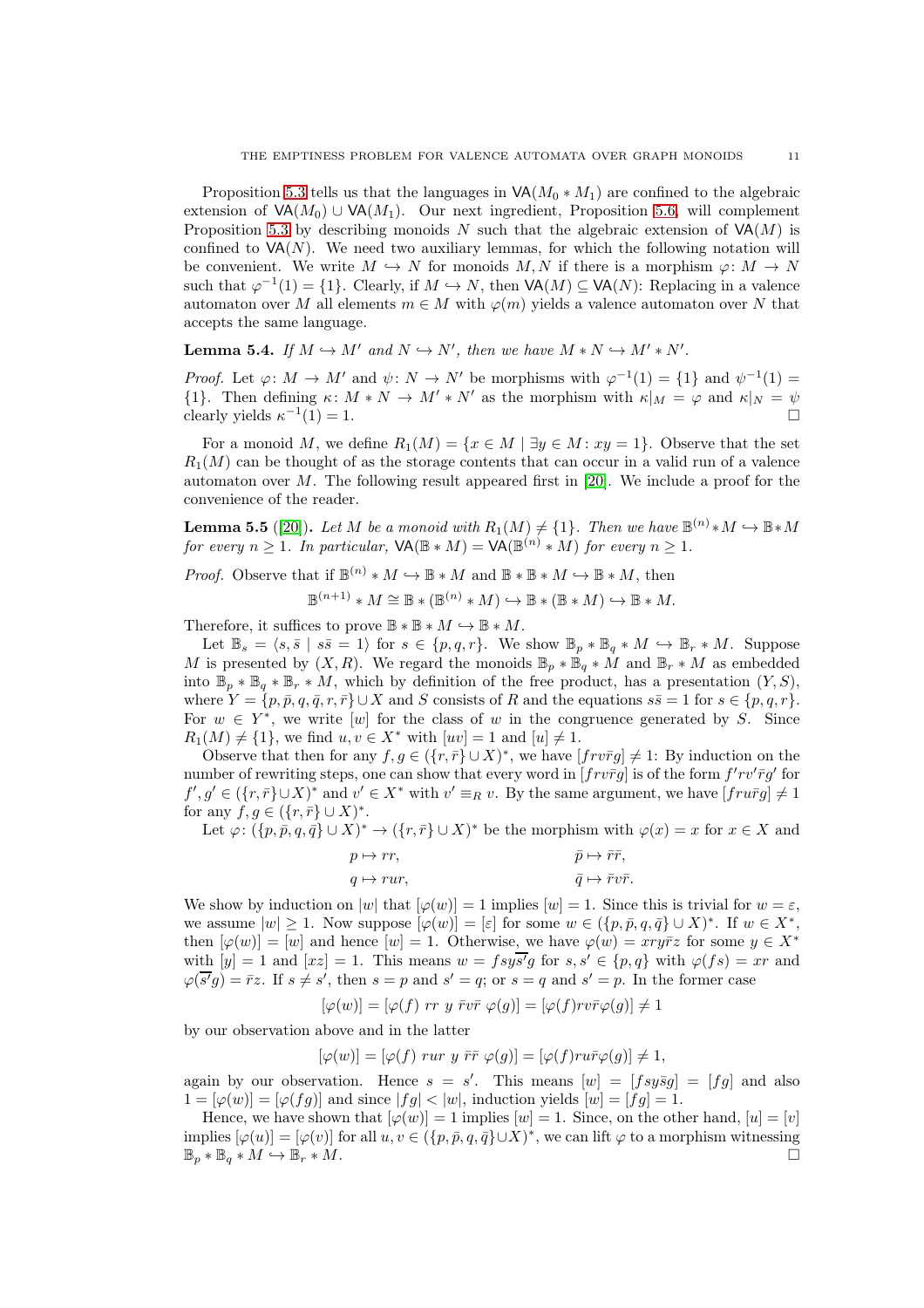As a partial converse to Proposition [5.3,](#page-9-1) we have the following. It was first shown in [\[20\]](#page-22-4). Since valence automata over  $\mathbb{B} * \mathbb{B}$  are essentially pushdown automata and since  $\mathsf{Alg}(\mathsf{VA}(1)) =$  $\mathsf{Alg}(\mathsf{Reg}) = \mathsf{CF},$  the equality  $\mathsf{VA}(\mathbb{B} * \mathbb{B} * M) = \mathsf{Alg}(\mathsf{VA}(M))$  generalizes the equivalence between pushdown automata and context-free grammars.

<span id="page-11-0"></span>**Proposition 5.6** ([\[20\]](#page-22-4)). For every monoid M,  $\mathsf{VA}(\mathbb{B} * \mathbb{B} * M) = \mathsf{Alg}(\mathsf{VA}(M))$ . Moreover, if  $R_1(M) \neq \{1\}, \text{ then } \mathsf{VA}(\mathbb{B} * M) = \mathsf{Alg}(\mathsf{VA}(M)).$ 

*Proof.* It suffices to prove the first statement: If  $R_1(M) \neq \{1\}$ , then Lemma [5.5](#page-10-0) implies  $\mathsf{VA}(\mathbb{B} * M) = \mathsf{VA}(\mathbb{B} * \mathbb{B} * M)$ . Observe that if C is a language class with  $\mathcal{C} \subseteq \mathsf{CF}$ , then  $\text{Alg}(\mathcal{C} \cup \text{VA}(N)) = \text{Alg}(\text{VA}(N))$  for every monoid N: For each production  $A \rightarrow L$  in a  $(C \cup VA(N))$ -grammar G with L from C, we can take a context-free grammar G' generating L (with fresh non-terminals) and replace the production  $A \to L$  with the productions of  $G'$ . This is yields a VA(N)-grammar because all singleton sets are contained in VA(N). Therefore, since the languages in  $VA(\mathbb{B})$  are effectively context-free, Proposition [5.3](#page-9-1) yields

 $VA(\mathbb{B} * N) \subseteq Alg(VA(\mathbb{B}) \cup VA(N)) = Alg(VA(N))$ 

for every monoid  $N$ . Therefore,

$$
\mathsf{VA}(\mathbb{B} * \mathbb{B} * M) \subseteq \mathsf{Alg}(\mathsf{VA}(\mathbb{B} * M)) \subseteq \mathsf{Alg}(\mathsf{Alg}(\mathsf{VA}(M))) = \mathsf{Alg}(\mathsf{VA}(M)).
$$

It remains to be shown that  $\mathsf{Alg}(\mathsf{VA}(M)) \subset \mathsf{VA}(\mathbb{B} * \mathbb{B} * M).$ 

Suppose  $G = (N, T, P, S)$  is a VA(M)-grammar and let  $X = N \cup T$ . Since VA(M) is closed under union, we may assume that for each  $B \in N$ , there is precisely one production  $B \to L_B$  in P. For each nonterminal  $B \in N$ , there is a valence automaton  $\mathcal{A}_B = (Q_B, X, M, E_B, q_0^B, F_B)$  over M with  $\mathsf{L}(\mathcal{A}_B) = L_B$ . We may clearly assume that  $Q_B \cap Q_C = \emptyset$  for  $B \neq C$  and that for each  $(p, w, m, q) \in E_B$ , we have  $|w| \leq 1$ .

In order to simplify the correctness proof, we modify  $G$ . Let  $|$  and  $|$  be new symbols and let G' be the grammar  $G' = (N, T \cup \{\lfloor, \rfloor\}, P', S)$ , where P' consists of the productions  $B \to |L|$  for  $B \to L \in P$ . Moreover, let

$$
K = \{ v \in (N \cup T \cup \{\lfloor, \rfloor\})^* \mid u \Rightarrow_{G'}^* v, u \in L_S \}.
$$

Then  $\mathsf{L}(G) = \pi_T(K \cap (T \cup \{\lfloor, \rfloor\})^*)$  and it suffices to show  $K \in \mathsf{VA}(\mathbb{B} * \mathbb{B} * M)$ .

Let  $Q = \bigcup_{B \in N} Q_B$ . For each  $q \in Q$ , let  $\mathbb{B}_q = \langle q, \overline{q} \mid q\overline{q} = 1 \rangle$  be an isomorphic copy of  $\mathbb{B}$ . Let  $M' = \mathbb{B}_{q_1} * \cdots * \mathbb{B}_{q_n} * M$ , where  $Q = \{q_1, \ldots, q_n\}$ . We shall prove  $K \in VA(M')$ , which implies  $K \in \mathsf{VA}(\mathbb{B} * \mathbb{B} * M)$  by Lemma [5.5](#page-10-0) since  $R_1(\mathbb{B} * M) \neq \{1\}.$ 

Let  $E = \bigcup_{B \in N} E_B$ ,  $F = \bigcup_{B \in N} F_B$ . The new set E' consists of the following transitions:

<span id="page-11-1"></span>(2)  $(p, x, m, q)$  for  $(p, x, m, q) \in E$ ,

<span id="page-11-2"></span>(3) 
$$
(p, \lfloor, mq, q_0^B \rfloor)
$$
 for  $(p, B, m, q) \in E, B \in N$ ,

<span id="page-11-3"></span>
$$
(4) \t\t\t\t(p, |, \bar{q}, q) \t\t\t\t\tfor p \in F, q \in Q.
$$

We claim that with  $\mathcal{A}' = (Q, N \cup T \cup \{\lfloor, \rfloor\}, M', E', q_0^S, F)$ , we have  $\mathsf{L}(\mathcal{A}') = K$ .

Let  $v \in K$ , where  $u \Rightarrow_{G'}^n v$  for some  $u \in L_S$ . We show  $v \in L(\mathcal{A}')$  by induction on n. For  $n = 0$ , we have  $v \in L_S$  and can use transitions of type [\(2\)](#page-11-1) inherited from  $\mathcal{A}_S$  to accept v. If  $n \geq 1$ , let  $u \Rightarrow_{G'}^{n-1} v' \Rightarrow_{G'} v$ . Then  $v' \in \mathsf{L}(\mathcal{A}')$  and  $v' = xBy$ ,  $v = x \lfloor w \rfloor y$  for some  $B \in N$ ,  $w \in L_B$ . The run for v' uses a transition  $(p, B, m, q) \in E$ . Instead of using this transition, we can use  $(p, \xi, mq, q_0^B)$ , then execute the [\(2\)](#page-11-1)-type transitions for  $w \in L_B$ , and finally use  $(f, \vert, \bar{q}, q)$ , where f is the final state in the run for w. This has the effect of reading  $|w|$ from the input and multiplying  $mq_1\bar{q} = m$  to the storage monoid. Hence, the new run is valid and accepts v. Hence,  $v \in L(\mathcal{A}')$ . This proves  $K \subseteq L(\mathcal{A}')$ .

In order to show  $L(\mathcal{A}') \subseteq K$ , consider the morphisms  $\varphi: (T \cup \{\lfloor, \rfloor\})^* \to \mathbb{B}, \psi \colon M' \to \mathbb{B}$ with  $\varphi(x) = 1$  for  $x \in T$ ,  $\varphi(\underline{\ } ) = a$ ,  $\varphi(\underline{\ } ) = \overline{a}$ ,  $\psi(q) = a$  for  $q \in Q$ ,  $\psi(\overline{q}) = \overline{a}$ , and  $\psi(m) = 1$ for  $m \in M$ . The transitions of A' are constructed such that  $(p, \varepsilon, 1) \to_{\mathcal{A}'}^* (q, w, m)$  implies  $\varphi(w) = \psi(m)$ . In particular, if  $v \in L(\mathcal{A}')$ , then  $\pi_{\{+, \}}(v)$  is a semi-Dyck word with respect to  $|$  and  $|$ .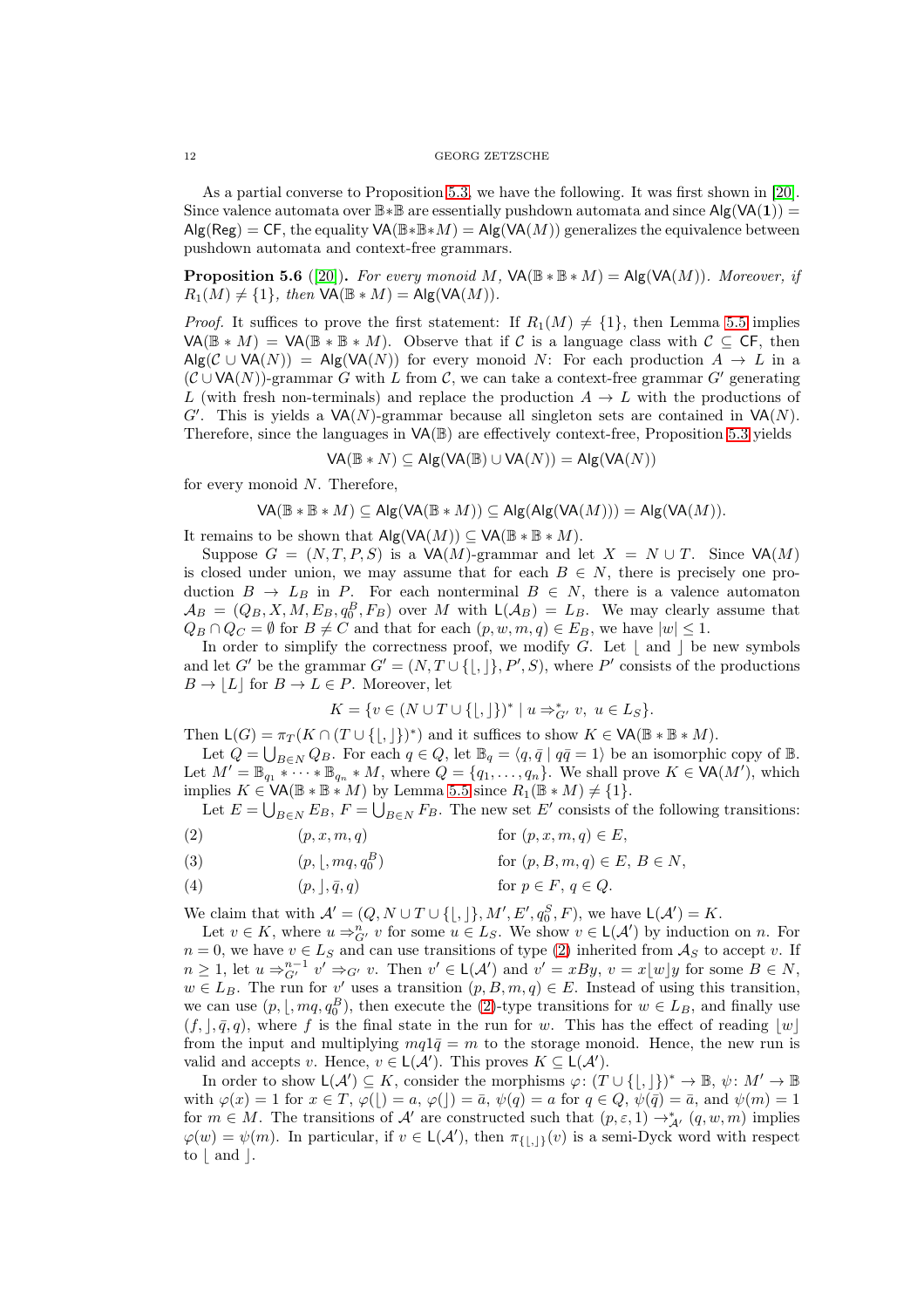Let  $v \in \mathsf{L}(\mathcal{A}')$  and let  $n = |w|_1$ . We show  $v \in K$  by induction on n. If  $n = 0$ , then the run for v only used transitions of type [\(2\)](#page-11-1) and hence  $v \in L_S$ . If  $n \geq 1$ , since  $\pi_{\{|\cdot|\cdot|\}}(v)$  is a semi-Dyck word, we can write  $v = x \lfloor w \rfloor y$  for some  $w \in (N \cup T)^*$ . Since  $\lfloor$  and  $\rfloor$  can only be produced by transitions of the form  $(3)$  and  $(4)$ , respectively, the run for v has to be of the form

$$
(q_0^S, \varepsilon, 1) \rightarrow^*_{\mathcal{A}'} (p, x, r)
$$
  
\n
$$
\rightarrow_{\mathcal{A}'} (q_0^B, x \mid, rmq)
$$
  
\n
$$
\rightarrow^*_{\mathcal{A}'} (f, x \mid w, rmgs)
$$
  
\n
$$
\rightarrow_{\mathcal{A}'} (q', x \mid w \mid, rmgs\overline{q'})
$$
  
\n
$$
\rightarrow^*_{\mathcal{A}'} (f', x \mid w \mid y, rmgs\overline{q't})
$$

for some  $p, q, q' \in Q$ ,  $B \in N$ ,  $(p, B, m, q) \in E$ ,  $f, f' \in F$ ,  $r, t \in M'$ , and  $s \in M$  and with  $rmqs\overline{q'}t=1$ . This last condition implies  $s=1$  and  $q=q'$ , which in turn entails  $rm=1$ . This also means  $(p, B, m, q') = (p, B, m, q) \in E$  and  $(q_0^B, \varepsilon, 1) \to_{A'}^* (f, w, s) = (f, w, 1)$  and hence  $w \in L_B$ . Using the transition  $(p, B, m, q') \in E$ , we have

$$
(q_0^S, \varepsilon, 1) \to^*_{\mathcal{A}'} (p, x, r)
$$
  
\n
$$
\to_{\mathcal{A}'} (q', xB, rm)
$$
  
\n
$$
\to^*_{\mathcal{A}'} (f', xBy, rmt).
$$

Hence  $xBy \in L(\mathcal{A}')$  and  $|xBy|_{\mathcal{L}} < |v|_{\mathcal{L}}$ . Thus, induction yields  $xBy \in K$  and since  $xBy \Rightarrow_{G'}$  $x[w]y$ , we have  $v = x[w]y \in K$ . This proves  $\mathsf{L}(\mathcal{A}') = K$ .

For two language classes  $\mathcal C$  and  $\mathcal D$ , we will consider the languages obtained by intersecting a language from  $\mathcal C$  with a language in  $\mathcal D$ . Since the class of these intersections might not be well-behaved, we use a slight extension. By  $\mathcal{C} \cap \mathcal{D}$ , we denote the class of all languages  $h(K \cap L)$  where  $K \subseteq X^*$  belongs to C and  $L \subseteq X^*$  is a member of D and  $h: X^* \to Y^*$  is a morphism. This allows us to state the following characterization of  $VA(M \times N)$  in terms of  $VA(M)$  and  $VA(N)$  by Kambites [\[10\]](#page-21-12).

<span id="page-12-0"></span>**Proposition 5.7.** If M, N are monoids, then  $\mathsf{VA}(M \times N) = \mathsf{VA}(M) \cap \mathsf{VA}(N)$ .

This implies in particular that if  $VA(M_i) \subseteq VA(N_i)$  for  $i \in \{0, 1\}$ , then we also have the inclusion  $\mathsf{VA}(M_0 \times M_1) \subseteq \mathsf{VA}(N_0 \times N_1)$ . Of course, this also means that if  $\mathsf{VA}(M_i) = \mathsf{VA}(N_i)$ for  $i \in \{0,1\}$ , then  $\mathsf{VA}(M_0 \times M_1) = \mathsf{VA}(N_0 \times N_1)$ . We are now ready to prove Proposition [3.2.](#page-4-3)

*Proposition [3.2.](#page-4-3)* By definition, we have  $\mathbb{M}\Gamma \cong \mathbb{B} \times (M_0 * M_1)$ , where  $M_i \cong \mathbb{B}$  or  $M_i \cong \mathbb{Z}$ for  $i \in \{0,1\}$ . We show that  $\mathsf{VA}(M_0 * M_1) = \mathsf{VA}(\mathbb{B} * \mathbb{B})$  in any case. This suffices, since it clearly implies  $VA(M\Gamma) = VA(\mathbb{B}^{(2)} \times \mathbb{B})$  according to Proposition [5.7.](#page-12-0) If  $M_0 \cong M_1 \cong \mathbb{B}$ , the equality  $\mathsf{VA}(M_0 * M_1) = \mathsf{VA}(\mathbb{B} * \mathbb{B})$  is trivial, so we may assume  $M_0 \cong \mathbb{Z}$ .

If  $M_1 \cong \mathbb{Z}$ , then  $M_0 * M_1 \cong \mathbb{Z} * \mathbb{Z}$ , meaning that  $\mathsf{VA}(M_0 * M_1)$  is the class of context-free languages (see Eq. [\(1\)](#page-9-2)) and thus  $VA(M_0 * M_1) = VA(\mathbb{B} * \mathbb{B}).$ 

If  $M_1 \cong \mathbb{B}$ , then  $\mathsf{VA}(\mathbb{Z} * \mathbb{B}) = \mathsf{Alg}(\mathsf{VA}(\mathbb{Z}))$  by Proposition [5.6.](#page-11-0) Since  $\mathsf{VA}(\mathbb{Z})$  is included in the context-free languages, we have  $\mathsf{Alg}(\mathsf{VA}(\mathbb{Z})) = \mathsf{VA}(\mathbb{B} * \mathbb{B}).$ 

<span id="page-12-1"></span>We shall now prove Theorem [3.3.](#page-4-2) Note that the implication " $1 \Rightarrow 2$ " immediately follows from Theorem [3.1.](#page-3-1) The implication "[2](#page-5-3)  $\Rightarrow$  [3"](#page-5-4) is an old graph-theoretic result of Wolk.

Theorem 5.8 (Wolk [\[18\]](#page-22-5)). A simple graph is a transitive forest if and only if it does not contain C4 or P4 as an induced subgraph.

<span id="page-12-2"></span>The implication " $3 \Rightarrow 4$ " is a simple combinatorial observation. An analogous fact is part of Lohrey and Steinberg's proof of Theorem [3.4.](#page-5-0)

**Lemma 5.9.** If  $\Gamma$  is a PPN-free transitive forest, then  $\mathbb{M}\Gamma \in \mathsf{DEC}$ .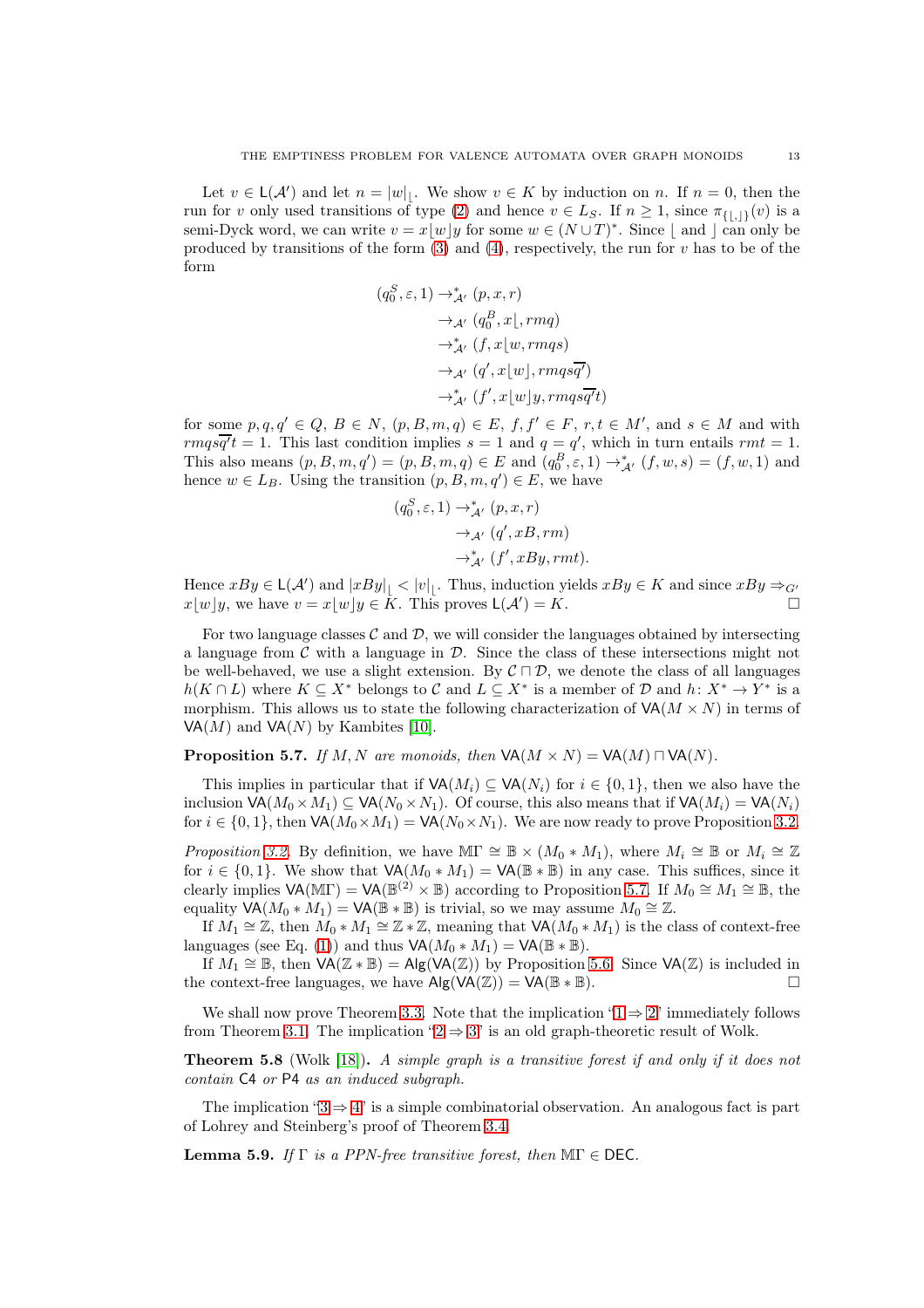*Proof.* Let  $\Gamma = (V, E)$ . We proceed by induction on |V|. If  $\Gamma$  is empty, then  $\mathbb{M}\Gamma \cong \mathbf{1} \cong \mathbb{B}^0$ DEC. Hence, we assume that  $\Gamma$  is non-empty. If  $\Gamma$  is not connected, then  $\Gamma$  is the disjoint union of PPN-free transitive forests  $\Gamma_1, \Gamma_2$ , for which  $MT_1, MT_2 \in$  DEC by induction. Hence,  $MT \cong MT_1 * MT_2 \in DEC.$ 

Suppose Γ is connected. Since Γ is a transitive forest, there is a vertex  $v \in V$  such that  $\Gamma \setminus v$  is a PPN-free transitive forest and v is adjacent to every vertex in  $V \setminus \{v\}$ . We distinguish two cases.

- If v is a looped vertex, then MΓ  $\cong \mathbb{Z} \times \mathbb{M}(\Gamma \setminus v)$ , and  $\mathbb{M}(\Gamma \setminus v) \in \mathsf{DEC}$  by induction.
- If v is an unlooped vertex, then  $\Gamma$  being PPN-free means that in  $\Gamma \setminus v$ , any two distinct vertices are adjacent. Hence,  $\mathbb{M}\Gamma \cong \mathbb{B}^m \times \mathbb{Z}^n$ , where m and n are the number of unlooped and looped vertices in  $\Gamma$ , respectively. Therefore,  $\mathbb{M}\Gamma \in \mathsf{DEC}$ .

 $\Box$ 

For establishing Theorem [3.3,](#page-4-2) our remaining task is to prove the implication " $4 \Rightarrow 1$ ". In light of Theorems [3.1](#page-3-1) and [5.8](#page-12-1) and Lemma [5.9,](#page-12-2) this amounts to showing that emptiness is decidable for valence automata over monoids in DEC. This will involve two facts (Theorem [5.10](#page-13-1) and Proposition [5.11\)](#page-13-0) about the languages arising from monoids in DEC.

The following generalization of Parikh's theorem by van Leeuwen will allow us to exploit our description of free products by algebraic extensions. If X is an alphabet,  $X^{\oplus}$  denotes the set of maps  $\alpha: X \to \mathbb{N}$ . The elements of  $X^{\oplus}$  are called *multisets*. The *Parikh map* is the map  $\Psi: X^* \to X^{\oplus}$  where  $\Psi(w)(x)$  is the number of occurrences of x in w. By  $\mathcal{P}(S)$ , we denote the power set of the set S. A *substitution* is a map  $\sigma: X \to \mathcal{P}(Y^*)$ , where X and Y are alphabets. Given  $L \subseteq X^*$ , we write  $\sigma(L)$  for the set of all words  $v_1 \cdots v_n$ , where  $v_i \in \sigma(x_i)$ ,  $1 \leq i \leq n$ , for  $x_1 \cdots x_n \in L$  and  $x_1, \ldots, x_n \in X$ . If  $\sigma(x)$  belongs to C for each  $x \in X$ , then  $\sigma$  is a C-substitution. The class C is said to be substitution closed if  $\sigma(L) \in \mathcal{C}$ for every member L of C and every C-substitution  $\sigma$ .

<span id="page-13-1"></span>**Theorem 5.10** (van Leeuwen [\[17\]](#page-22-6)). For each substitution closed full trio C, we have  $\Psi$  (Alg(C)) =  $\Psi(\mathcal{C})$ .

For  $\alpha, \beta \in X^{\oplus}$ , let  $\alpha + \beta \in X^{\oplus}$  be defined by  $(\alpha + \beta)(x) = \alpha(x) + \beta(x)$ . With this operation,  $X^{\oplus}$  is a monoid. For a subset  $S \subseteq X^{\oplus}$ , we write  $S^{\oplus}$  for the smallest submonoid of  $X^{\oplus}$  containing S. A subset of the form  $\mu + F^{\oplus}$  for  $\mu \in X^{\oplus}$  and a finite  $F \subseteq X^{\oplus}$  is called *linear.* A finite union of linear sets is called *semilinear*. By  $SL(C)$  we denote the class of languages  $h(L \cap \Psi^{-1}(S))$ , where  $h: X^* \to Y^*$  is a morphism, L belongs to C, and  $S \subseteq X^{\oplus}$ is semilinear.

<span id="page-13-0"></span>**Proposition 5.11** ([\[20\]](#page-22-4)). For each monoid M, we have

$$
\mathsf{SLI}(\mathsf{VA}(M)) = \bigcup_{i \geq 0} \mathsf{VA}(M \times \mathbb{Z}^i).
$$

We will prove decidability for DEC by reducing the problem to the reachability problem of priority multicounter machines, whose decidability has been established by Reinhardt [\[15\]](#page-21-1). Priority multicounter machines are an extension of Petri nets with one inhibitor arc. Intuitively, a priority multicounter machine is a partially blind multicounter machine with the additional capability of restricted zero tests: The counters are numbered from 1 to  $k$  and for each  $\ell \in \{1, \ldots, k\}$ , there is a zero test instruction that checks whether counters 1 through  $\ell$  are zero. Let us define priority multicounter machines formally.

A priority k-counter machine is a tuple  $\mathcal{A} = (Q, X, E, q_0, F)$ , where (i) X is an alphabet, (ii) Q is a finite set of states, (iii) E is a finite subset of  $Q \times X^* \times \{0, \ldots, k\} \times \mathbb{Z}^k \times Q$ , and its elements are called *edges* or transitions, (iv)  $q_0 \in Q$  is the *initial state*, and (v)  $F \subseteq Q$  is the set of final states. For  $\ell \in \{0, \ldots, k\}$ , let

$$
\mathbb{N}_{\ell}^{k} = \{(\mu_{1}, \ldots, \mu_{k}) \in \mathbb{N}^{k} \mid \mu_{1} = \ldots = \mu_{\ell} = 0\}.
$$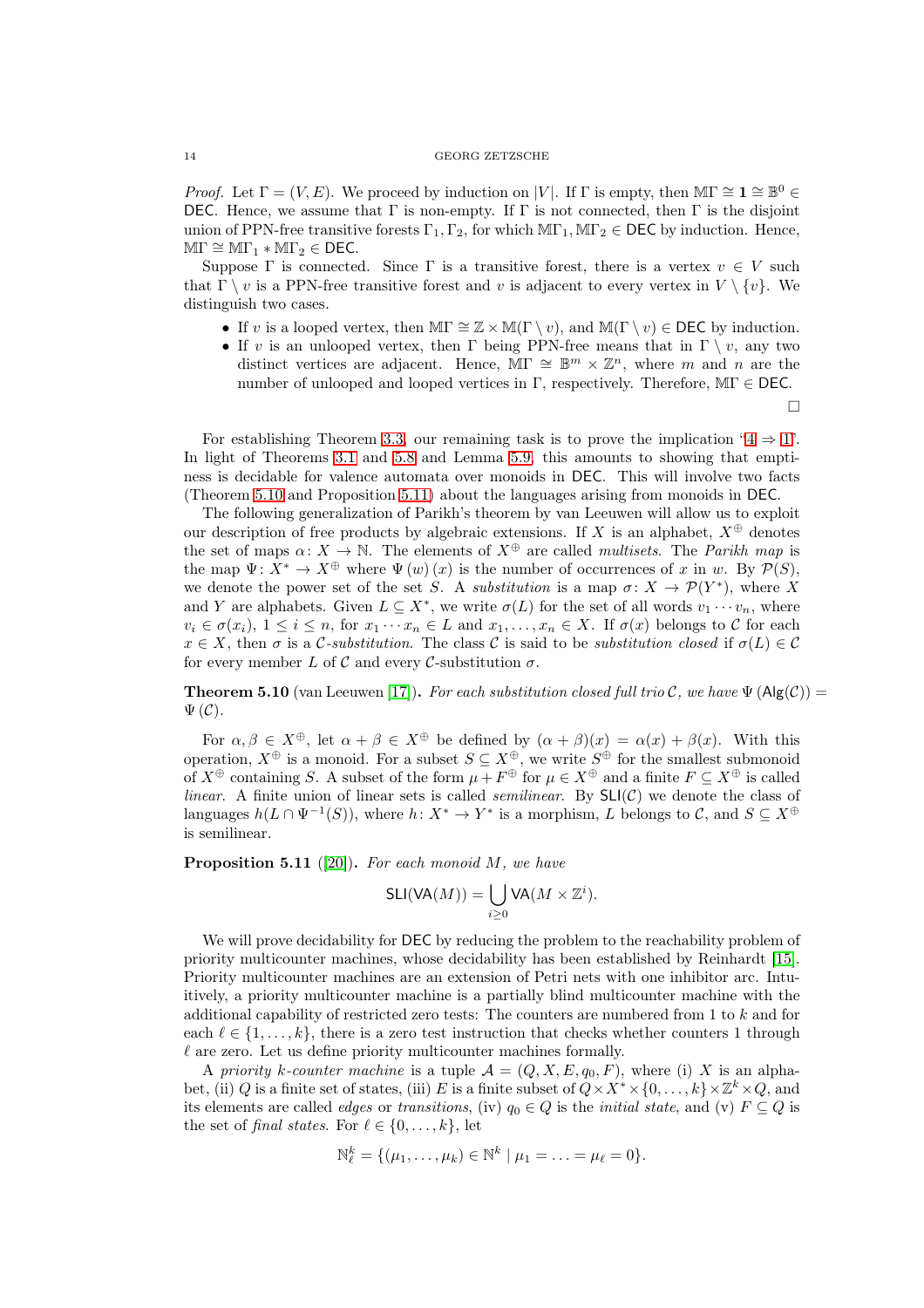We are now ready to defines the semantics of priority counter machines. A configuration of A is a pair  $(q, \mu) \in Q \times \mathbb{N}^k$ . For configurations  $(q, \mu)$  and  $(q', \mu')$ , we write  $(q, \mu) \stackrel{w}{\longrightarrow}_\mathcal{A} (q', \mu')$ if there are  $(q_0, \mu_0), \ldots, (q_n, \mu_n) \in Q \times \mathbb{N}^k$  such that

- (i)  $(q, \mu) = (q_0, \mu_0)$  and  $(q', \mu') = (q_n, \mu_n)$ ,
- (ii) for each  $i \in \{1, \ldots, n\}$ , there is a transition  $(q_{i-1}, w_i, \ell, \nu, q_i) \in E$  such that  $\mu_{i-1} \in$  $\mathbb{N}_{\ell}^{k}$  and  $\mu_{i} = \mu_{i-1} + \nu$ , and  $w = w_{1} \cdots w_{n}$ .

The *language accepted by*  $A$  is defined as

$$
\mathsf{L}(\mathcal{A}) = \{ w \in X^* \mid (q_0, 0) \xrightarrow{w} \mathcal{A} (f, 0) \text{ for some } f \in F \}.
$$

A priority multicounter machine is a priority k-counter machine for some  $k \in \mathbb{N}$ . The class of languages accepted by priority multicounter machines is denoted by Prio. Reinhardt has shown that the reachability problem for priority multicounter machines is decidable [\[15\]](#page-21-1), which can be reformulated as follows.

<span id="page-14-0"></span>Theorem 5.12 (Reinhardt [\[15\]](#page-21-1)). The emptiness problem is decidable for priority multicounter machines.

Although the decidability proof for the emptiness problem for valence automata over  $SC^{\pm}$  employs a reduction to priority multicounter machines, it should be stressed that the mechanisms realized by  $SC^{\pm}$  are quite different from priority counters and very likely not subsumed by them in terms of accepted languages. For example,  $SC^{\pm}$  contains pushdown stacks (B∗B)—if the priority multicounter machines could accept all context-free languages (or even just the semi-Dyck language  $D_2^*$ ), this would easily imply decidability of the emptiness problem for pushdown Petri nets. Indeed,  $SC^{\pm}$  can even realize stacks where each entry consists of *n* partially blind counters (since  $\mathbb{B} * (\mathbb{B}^n) \in \mathsf{SC}^{\pm}$ ). On the other hand, priority multicounter machines do not seem to be subsumed by  $SC^{\pm}$  either: After building stacks once,  $SC^{\pm}$  only allows adding *blind* counters (and building stacks again). It therefore seems unlikely that a mechanism in  $SC^{\pm}$  can accept the languages even of a priority 2-counter machine.

The idea of the proof of "[4](#page-5-5)  $\Rightarrow$  [1"](#page-5-2) is, given a valence automaton over some  $M \in \mathsf{DEC}$ , to construct a Parikh-equivalent priority multicounter machine. This construction makes use of the following simple fact. A full trio C is said to be *Presburger closed* if  $SL(C) \subseteq C$ .

<span id="page-14-1"></span>Lemma 5.13. Prio is a Presburger closed full trio and closed under substitutions.

Proof. The fact that Prio is a full trio can be shown by standard automata constructions. Given a priority multicounter machine A and a semilinear set  $S \subseteq X^{\oplus}$ , we add |X| counters to A that ensure that the input is contained in  $\mathsf{L}(\mathcal{A}) \cap \Psi^{-1}(S)$ . This proves that Prio is Presburger closed.

Suppose  $\sigma: X \to \mathcal{P}(Y^*)$  is a Prio-substitution. Furthermore, let A be a priority k-counter machine and let  $\sigma(x)$  be given by a priority  $\ell$ -counter machine for each  $x \in X$ . We construct a priority  $(\ell + k)$ -counter machine B from A by adding  $\ell$  counters. B simulates A on counters  $\ell+1,\ldots,\ell+k$ . Whenever A reads x, B uses the first  $\ell$  counters to simulate the priority  $\ell$ -counter machine for  $\sigma(x)$ . Using the zero test on the first  $\ell$  counters, it makes sure that the machine for  $\sigma(x)$  indeed ends up in a final configuration. Then clearly  $L(\mathcal{B}) = \sigma(L(\mathcal{A}))$ .

<span id="page-14-2"></span>**Lemma 5.14.** We have the effective inclusion  $\Psi$  (VA(DEC))  $\subset \Psi$  (Prio). More precisely, given  $M \in \text{DEC}$  and  $L \in \text{VA}(M)$ , one can construct an  $L' \in \text{Prior with } \Psi(L') = \Psi(L)$ .

*Proof.* We proceed by induction with respect to the definition of DEC. In the case  $M = \mathbb{B}^n$ , we have  $\mathsf{VA}(M) \subseteq \mathsf{Prio}$ , because priority multicounter machines generalize partially blind multicounter machines.

Suppose  $M = N \times \mathbb{Z}$  and  $\Psi(\mathsf{VA}(N)) \subseteq \Psi(\mathsf{Prio})$  and let  $L \in \mathsf{VA}(M)$ . By Proposi-tion [5.11,](#page-13-0) we have  $L = h(K \cap \Psi^{-1}(S))$  for some semilinear set S, a morphism h, and  $K \in \text{VA}(N)$ . Hence, there is a  $\overline{K} \in \text{Prio with } \Psi(\overline{K}) = \Psi(K)$ . With this, we have  $\Psi(L) =$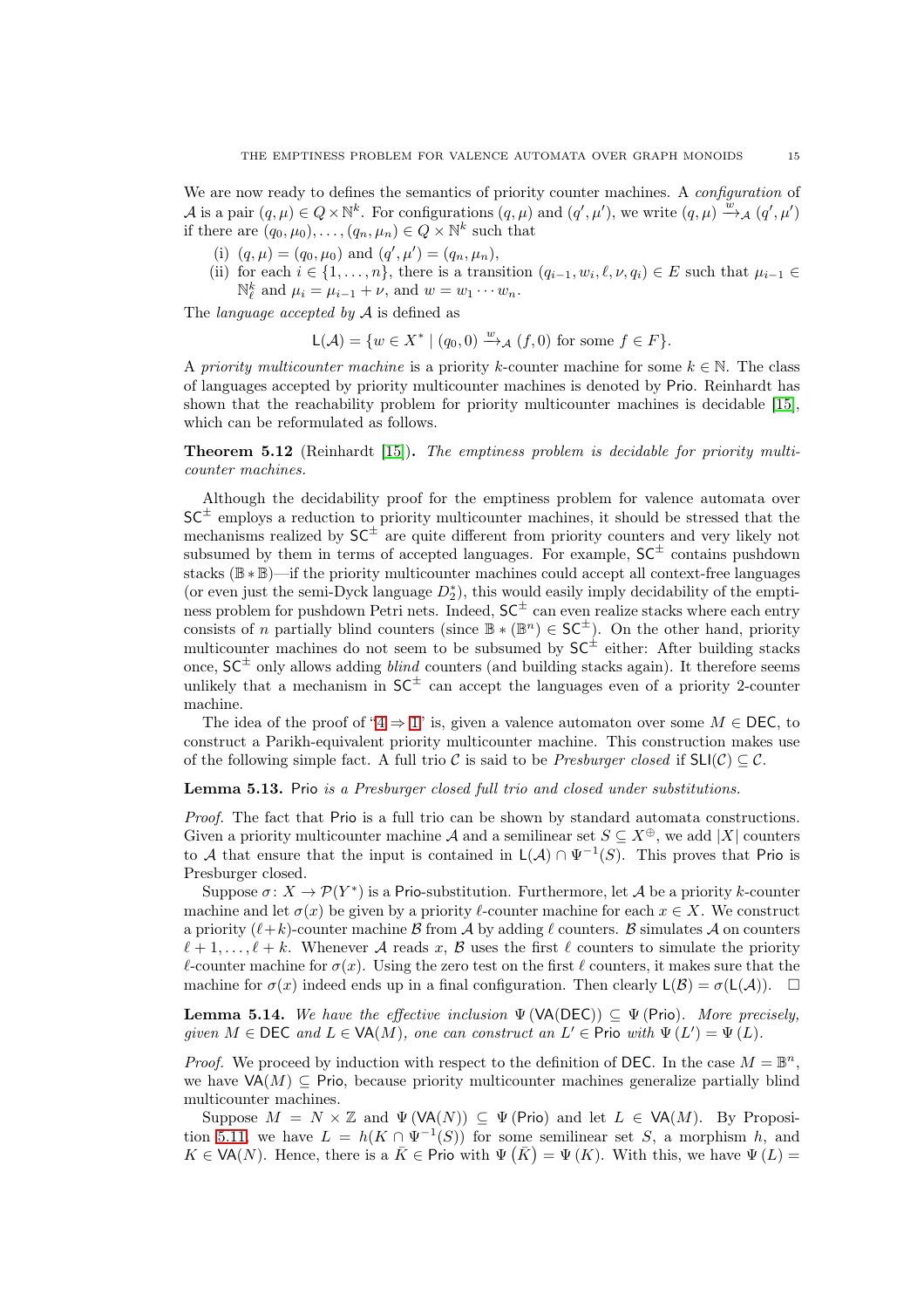$\Psi(h(\bar{K} \cap \Psi^{-1}(S)))$  and since Prio is Presburger closed, we have  $h(\bar{K} \cap \Psi^{-1}(S)) \in$  Prio and thus  $\Psi(L) \in \Psi$  (Prio).

Suppose  $M = M_0 * M_1$  and  $\Psi(\text{VA}(M_i)) \subseteq \Psi(\text{Prio})$  for  $i \in \{0,1\}$ . Let L be a member of VA(M). According to Proposition [5.3,](#page-9-1) this means L belongs to Alg(VA(M<sub>0</sub>)∪VA(M<sub>1</sub>)). Since  $\Psi(\text{VA}(M_0) \cup \text{VA}(M_1)) \subseteq \Psi(\text{Prio})$ , we can construct a Prio-grammar G with  $\Psi(L(G)) = \Psi(L)$ . By Theorem 5.10 and Lemma 5.13, this implies  $\Psi(L) \in \Psi(\text{Prio})$  $\Psi(L)$ . By Theorem [5.10](#page-13-1) and Lemma [5.13,](#page-14-1) this implies  $\Psi(L) \in \Psi$  (Prio).

The following lemma is a direct consequence of Lemma [5.14](#page-14-2) and Theorem [5.12:](#page-14-0) Given a valence automaton over M with  $M \in \mathsf{DEC}$ , we construct a priority multicounter machine accepting a Parikh-equivalent language. The latter can then be checked for emptiness.

**Lemma 5.15.** For each  $M \in \text{DEC}$ , the emptiness problem for valence automata over M is decidable.

<span id="page-15-0"></span>This completes the proof of " $4 \Rightarrow 1$ " of Theorem [3.3](#page-4-2) and hence concludes the proof of Theorem [3.3.](#page-4-2)

### 6. Expressive equivalences

We now turn to the proof of Propositions [3.5](#page-5-1) and [3.6,](#page-6-2) which characterize the expressiveness of valence automata over  $SC^{\pm}$  and REM, respectively.

*Proposition [3.5.](#page-5-1)* Since  $SC^{\pm} \subseteq DEC$ , the inclusion " $\supseteq$ " is immediate. We show by induction with respect to the definition of DEC that for each  $M \in \text{DEC}$ , there is an  $M' \in \text{SC}^{\pm}$ with  $\mathsf{VA}(M) \subseteq \mathsf{VA}(M')$ . This is trivial if  $M = \mathbb{B}^n$ , so suppose  $\mathsf{VA}(M) \subseteq \mathsf{VA}(M')$  and VA(N) ⊆ VA(N') for  $M, N \in \text{DEC}$  and  $M', N' \in \text{SC}^{\pm}$ . Observe that by induction on the definition of  $SC^{\pm}$ , one can show that there is a common  $P \in SC^{\pm}$  with  $VA(M') \subseteq VA(P)$ and  $\mathsf{VA}(N') \subseteq \mathsf{VA}(P)$ . Of course, we may assume that  $R_1(P) \neq \{1\}$ . Then we have

$$
\mathsf{VA}(M*N) \subseteq \mathsf{Alg}(\mathsf{VA}(M) \cup \mathsf{VA}(N)) \subseteq \mathsf{Alg}(\mathsf{VA}(M') \cup \mathsf{VA}(N'))
$$
  

$$
\subseteq \mathsf{Alg}(\mathsf{VA}(P)) = \mathsf{VA}(\mathbb{B} * P),
$$

in which the first inclusion is due to Proposition [5.3](#page-9-1) and the equality in the end is provided by Proposition [5.6.](#page-11-0) Since  $\mathbb{B} * P \in \mathsf{SC}^{\pm}$ , this completes the proof for  $M * N$ . Moreover,  $\mathsf{VA}(M) \subseteq \mathsf{VA}(M')$  implies  $\mathsf{VA}(M \times \mathbb{Z}) \subseteq \mathsf{VA}(M' \times \mathbb{Z})$  and we have  $M' \times \mathbb{Z} \in \mathsf{SC}^{\pm}$ .

Proposition [3.6.](#page-6-2) By induction, it is easy to see that each  $M \in \mathsf{SC}^+$  is isomorphic to some MΓ where  $\Gamma$  contains a PPN-graph and  $\Gamma^-$  is a transitive forest. By Theorem [5.8,](#page-12-1) this means  $\Gamma^-$  contains neither C4 nor P4. This proves the inclusion " $\supseteq$ ".

Because of Theorem [5.8,](#page-12-1) for the inclusion " $\subseteq$ ", it suffices to show that if  $\Gamma^-$  is a transitive forest, then there is some  $M \in \mathsf{SC}^+$  with  $\mathsf{VA}(\mathbb{MT}) \subseteq \mathsf{VA}(M)$ . We prove this by induction on the number of vertices in  $\Gamma = (V, E)$ . As in the proof of Lemma [5.9,](#page-12-2) we may assume that for every induced proper subgraph  $\Delta$  of Γ, we find an  $M \in \mathsf{SC}^+$  with  $\mathsf{VA}(\mathbb{MT}) \subset \mathsf{VA}(M)$ . If  $Γ$  is empty, then MΓ  $\cong$  1 and VA(MΓ)  $\subseteq$  VA( $\mathbb{B}^{(2)} \times \mathbb{B}$ ). Hence, we may assume that Γ is non-empty.

If  $\Gamma$  is not connected, then  $\Gamma = \Gamma_1 \oplus \Gamma_2$  with non-empty graphs  $\Gamma_1, \Gamma_2$ . This implies that there are  $M_1, M_2 \in \mathsf{SC}^+$  with  $\mathsf{VA}(\mathbb{MT}_i) \subseteq \mathsf{VA}(M_i)$  for  $i \in \{1, 2\}$ . By induction with respect to the definition of  $SC^+$ , one can show that there is a common  $N \in SC^+$  with  $\mathsf{VA}(M_i) \subseteq \mathsf{VA}(N)$  for  $i \in \{1,2\}$ . Here, N can clearly be chosen with  $R_1(N) \neq \{1\}$ . Then, we have

$$
\mathsf{VA}(\mathbb{M}\Gamma) = \mathsf{VA}(\mathbb{M}\Gamma_1 * \mathbb{M}\Gamma_2) \subseteq \mathsf{Alg}(\mathsf{VA}(\mathbb{M}\Gamma_1) \cup \mathsf{VA}(\mathbb{M}\Gamma_2))
$$
  

$$
\subseteq \mathsf{Alg}(\mathsf{VA}(M_1) \cup \mathsf{VA}(M_2)) \subseteq \mathsf{Alg}(\mathsf{VA}(N)) = \mathsf{VA}(\mathbb{B} * N)
$$

and  $\mathbb{B} * N \in \mathsf{SC}^+$  as in the proof of Proposition [3.5.](#page-5-1)

Suppose  $\Gamma$  is connected. Since  $\Gamma^-$  is a transitive forest, there is a vertex  $v \in V$  that is adjacent to every vertex in  $V \setminus \{v\}$ . By induction, there is an  $M \in \mathsf{SC^+}$  with  $\mathsf{VA}(\mathbb{M}(\Gamma))$ *v*))  $\subseteq$  VA(*M*). Depending on whether *v* is looped or not, we have MΓ  $\cong$  M(Γ \ *v*)  $\times$  Z or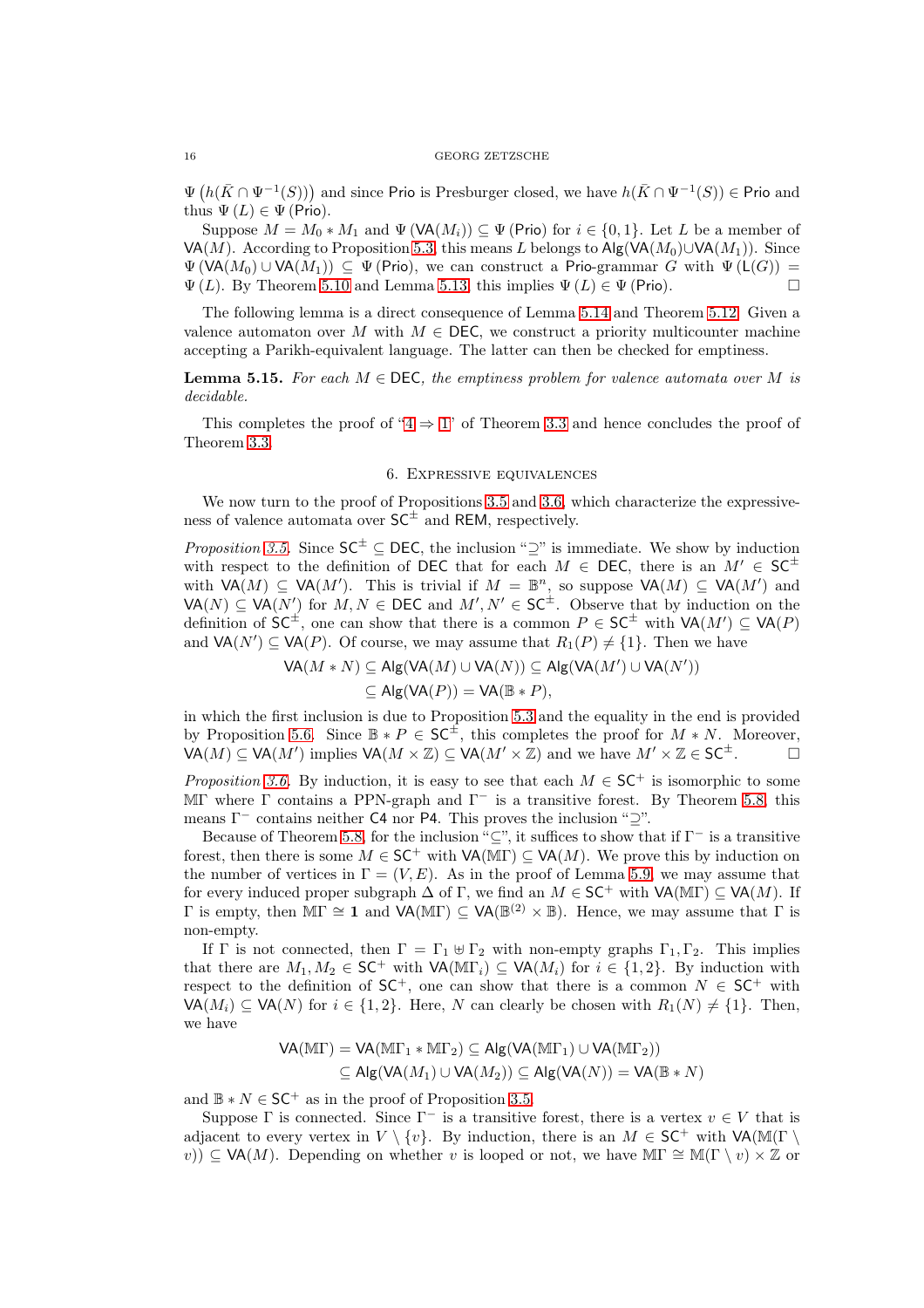$\mathbb{M}\Gamma \cong \mathbb{M}(\Gamma \setminus v) \times \mathbb{B}$ . Since  $\mathsf{VA}(\mathbb{Z}) \subseteq \mathsf{VA}(\mathbb{B} \times \mathbb{B})$  (one blind counter can easily be simulated by two partially blind counters), this yields  $\mathsf{VA}(\mathbb{MT}) \subseteq \mathsf{VA}(\mathbb{MT} \setminus v) \times \mathbb{B} \times \mathbb{B}) \subseteq \mathsf{VA}(M \times \mathbb{B} \times \mathbb{B})$ and the fact that  $M \times \mathbb{B} \times \mathbb{B} \in \mathsf{SC}^+$  completes the proof.

# 7. Finite-index languages and Petri nets

<span id="page-16-0"></span>We have seen in the previous sections that valence automata over  $SC^{\pm}$  constitute a model that (strictly) subsumes Petri nets and has a decidable emptiness problem. Moreover, they feature a type of pushdown stack. A similar result has been obtained by Atig and Ganty [\[2\]](#page-21-2). They proved that given a finite-index context-free language and a Petri net language, it is decidable whether their intersection is empty. Here, we present a common generalization of these facts: We provide a language class that contains the languages considered by Atig and Ganty and those in  $VA(SC^{\pm})$  and enjoys decidability of the emptiness problem.

Definitions. If C is the class of finite languages, a C-grammar is also called a *context-free* grammar. For a context-free grammar  $G = (N, T, P, S)$ , we may assume that for each production  $(A, M)$ , the set M is a singleton and instead of  $(A, \{w\})$ , we write  $A \to w$  for the production. The grammar is said to be in *Chomsky normal form*  $(CNF)$  if for every production  $A \to w$ , we have  $w \in N^2 \cup T \cup \{\varepsilon\}.$ 

The finite-index restriction considered by Atig and Ganty places a budget constraint on the nonterminal occurrences in sentential forms. This leads to a restricted derivation relation. Suppose G is in CNF. For  $u, v \in (N \cup T)^*$ , we write  $u \Rightarrow_{G,k} v$  if  $|u|_N, |v|_N \leq k$ and  $u \Rightarrow_G v$ . Then, the k-approximation  $\mathsf{L}_k(G)$  of  $\mathsf{L}(G)$  is defined as

$$
\mathsf{L}_k(G) = \{ w \in T^* \mid S \Rightarrow_{G,k}^* w \}.
$$

For  $k \geq 1$ , we use  $\mathsf{CF}_k$  to denote the class of languages of the form  $\mathsf{L}_k(G)$  for context-free grammars G. The languages in  $CF_k$  are called *index-k context-free languages*. It will later be convenient to let  $CF_0$  denote the regular languages. Moreover, fiCF is the union  $\bigcup_{k\geq 1} CF_k$ . Its members are called *finite-index context-free languages*. Note that although clearly  $\mathsf{L}(G)$  =  $\bigcup_{k\geq 1} \mathsf{L}_k(G)$  for every individual grammar G, the class fiCF is strictly contained in CF: Salomaa has shown that  $D_1^*$ , the semi-Dyck language over one pair of parentheses, is not contained in fiCF [\[16\]](#page-21-14).

A *d*-dimensional (labeled) Petri net<sup>[3](#page-16-1)</sup> is a tuple  $N = (X, E, \mu_0, F)$ , where X is an alphabet, T is a finite subset of  $(X \cup \{\varepsilon\}) \times \mathbb{Z}^d$  whose elements are called *transitions*,  $\mu_0 \in \mathbb{N}^d$  is the *initial marking*, and  $F \subseteq \mathbb{N}^d$  is a finite set of *final markings*. For  $\mu, \mu' \in \mathbb{N}^d$  and  $w \in X^*$ , we write  $\mu \stackrel{w}{\to}_N \mu'$  if there are  $\mu_0, \ldots, \mu_n \in \mathbb{N}^d$  and transitions  $(x_1, \nu_1), \ldots, (x_n, \nu_n) \in T$  such that  $w = x_1 \cdots x_n$ ,  $\mu_0 = \mu$ ,  $\mu_n = \mu'$ , and  $\mu_i = \mu_{i-1} + \nu_i$  for  $i \in \{1, ..., n\}$ . Moreover, we define

$$
L(N, \mu, \mu') = \{ w \in X^* \mid \mu \xrightarrow{w} W \mu' \}, \qquad L(N) = \bigcup_{\mu \in F} L(N, \mu_0, \mu).
$$

The language  $\mathsf{L}(N)$  is said to be *generated by N*. A languages is a *Petri net language* if it is generated by some labeled Petri net. By P, we denote the class of all Petri net languages. Observe that we have  $P = \bigcup_{n \geq 0} \text{VA}(\mathbb{B}^n)$ .

The main result of this section involves the language class fiCF ⊓ P. We will use the fact that this is a full trio, which follows from the following classical result. See [\[7,](#page-21-15) Theorem 3.6.1] for a proof.

# **Proposition 7.1.** If C and D are full trios, then  $C \sqcap D$  is a full trio as well.

<span id="page-16-2"></span>In our notation, the result of Atig and Ganty can be stated as follows.

Theorem 7.2 (Atig and Ganty [\[2\]](#page-21-2)). The class fiCF  $\sqcap$  P has a decidable emptiness problem.

<span id="page-16-1"></span><sup>3</sup>This definition is closer to what is known as a Vector Addition System, but these models are well-known to be equivalent with respect to generated languages.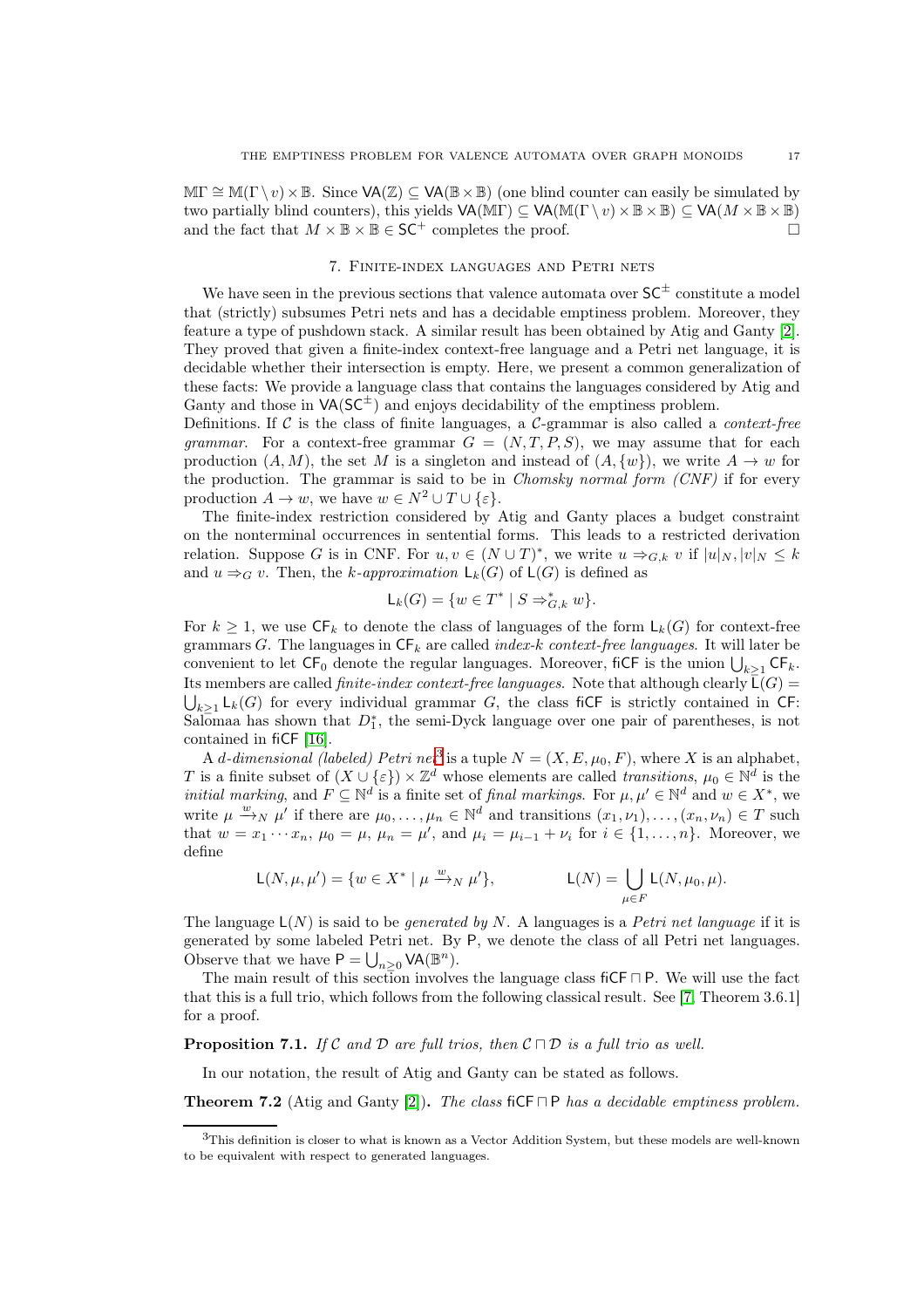Here, we present a language class including both fiCF  $\Box P$  and VA(SC<sup> $\pm$ </sup>) where emptiness is still decidable. First, consider the following hierarchy. Let

$$
\mathsf{F}_0 = \mathsf{P}, \qquad \qquad \mathsf{F}_{i+1} = \mathsf{SLI}(\mathsf{Alg}(\mathsf{F}_i)) \text{ for } i \geq 0, \qquad \qquad \mathsf{F} = \bigcup_{i \geq 0} \mathsf{F}_i.
$$

The class F captures the expressive power of valence automata over monoids in  $SC^{\pm}$ :

# Proposition 7.3.  $VA(SC^{\pm}) = F$ .

*Proof.* For the inclusion "⊆", we prove that for every  $M \in \mathsf{SC}^{\pm}$ , we have  $\mathsf{VA}(M) \subseteq \mathsf{F}_i$  for some  $i \geq 0$ . Clearly, we have  $\mathsf{VA}(\mathbb{B}^n) \subseteq \mathsf{F}_0$ . Moreover, if  $\mathsf{VA}(M) \subseteq \mathsf{F}_i$ , then

$$
\mathsf{VA}(M \times \mathbb{Z}) \subseteq \mathsf{SLI}(\mathsf{VA}(M)) \subseteq \mathsf{SLI}(\mathsf{F}_i) \subseteq \mathsf{F}_{i+1},
$$

in which the first inclusion follows from Proposition [5.11.](#page-13-0) Finally, if  $VA(M_0) \subseteq F_i$  and  $VA(M_1) \subseteq F_i$ , then  $VA(M_0), VA(M_1) \subseteq F_k$  for  $k = \max\{i, j\}$  and thus

$$
\mathsf{VA}(M_0 * M_1) \subseteq \mathsf{Alg}(\mathsf{VA}(M_0) \cup \mathsf{VA}(M_1)) \subseteq \mathsf{Alg}(\mathsf{F}_k) \subseteq \mathsf{F}_{k+1},
$$

where the first inclusion is due to Proposition [5.3.](#page-9-1) This completes the proof of the inclusion "⊆".

For the inclusion " $\supseteq$ ", we show by induction on i that  $F_i \subseteq VA(DEC)$  for every  $i \geq 0$ . Since  $VA(DEC) = VA(SC<sup>±</sup>)$  by Proposition [3.5,](#page-5-1) this is sufficient. Clearly, the inclusion  $\mathsf{F}_0 = \bigcup_{n\geq 0} \mathsf{VA}(\mathbb{B}^n) \subseteq \mathsf{VA}(\mathsf{DEC})$  holds. Now suppose  $\mathsf{F}_i \subseteq \mathsf{VA}(\mathsf{DEC})$  and let L be a member of  $F_{i+1} = SL(A|g(F_i))$ . This means we have  $L = h(K \cap \Psi^{-1}(S))$  for some homomorphism h, a language K from  $\mathsf{Alg}(\mathsf{F}_i)$ , and a semilinear set S. As a member of  $\mathsf{Alg}(\mathsf{F}_i)$ , the language K is generated by an  $\mathsf{F}_i$ -grammar G. Each right-hand side in G is contained in  $\mathsf{F}_i$  and thus, by induction, in VA(DEC). Hence, suppose the right-hand sides of G are  $K_1, \ldots, K_n$  with  $K_i \in \text{VA}(M_i)$  for  $M_1, \ldots, M_n \in \text{DEC.}$  Consider the monoid  $M = M_1 * \cdots * M_n$ . Since each  $M_i$  embeds into M, the languages  $K_1, \ldots, K_n$  belong to  $\mathsf{VA}(M)$ . Thus, K is a member of Alg(VA(M)), which equals VA( $\mathbb{B} * \mathbb{B} * M$ ) according to Proposition [5.6.](#page-11-0) According to Proposition [5.11,](#page-13-0) this implies that L belongs to  $\mathsf{VA}((\mathbb{B} * \mathbb{B} * M) \times \mathbb{Z}^k)$  for some  $k \geq 0$ . Since  $(\mathbb{B} * \mathbb{B} * M) \times \mathbb{Z}^k$  is a member of DEC, we know that L belongs to VA(DEC). We have thus shown  $F_{i+1} \subset VA(DEC)$ , which establishes the inclusion "⊂".

Our new class is defined as follows. Let

$$
\mathsf{G}_0 = \mathsf{fiCF} \sqcap \mathsf{P}, \qquad \qquad \mathsf{G}_{i+1} = \mathsf{SLI}(\mathsf{Alg}(\mathsf{G}_i)) \text{ for } i \geq 0, \qquad \qquad \mathsf{G} = \bigcup_{i \geq 0} \mathsf{G}_i.
$$

<span id="page-17-0"></span>Then clearly  $\mathsf{F}_i \subseteq \mathsf{G}_i$  for  $i \geq 0$  and hence  $\mathsf{VA}(\mathsf{SC}^{\pm}) = \mathsf{F} \subseteq \mathsf{G}$ . Moreover, we obviously have fiCF  $\sqcap$  P  $\subseteq$  G. We shall prove the following.

### Theorem 7.4. The class G has a decidable emptiness problem.

We show Theorem [7.4](#page-17-0) by proving a slightly stronger version of Theorem [7.2:](#page-16-2) Atig and Ganty reduce the emptiness problem of fiCF  $\sqcap$  P to the emptiness problem for priority multicounter machines. We strengthen this slightly and show that for each language  $L$  in fiCF  $\Box$  P, one can construct a priority multicounter machine A with  $\Psi(L(\mathcal{A})) = \Psi(L)$ , in other words:  $\Psi$  (fiCF  $\sqcap$  P)  $\subseteq \Psi$  (Prio). This allows us to apply Theorem [5.10](#page-13-1) and Lemma [5.13](#page-14-1) to conclude that  $\Psi(\mathsf{G}) \subset \Psi(\mathsf{Prio}).$ 

The following observation provides a decomposition of languages in fiCF. A context-free grammar  $G = (N, T, P, S)$  is called *linear* if every production  $A \to w$  in G satisfies  $|w|_N \leq 1$ . A language is called linear context-free if it is generated by a linear context-free grammar. Note that  $CF_1$  is precisely the class of linear context-free languages.

<span id="page-17-1"></span>**Proposition 7.5.** Suppose  $k \geq 1$ . A language belongs to  $\mathsf{CF}_k$  if and only if it can be written as  $\sigma(L)$  for a linear context-free language L and a  $CF_{k-1}$ -substitution  $\sigma$ .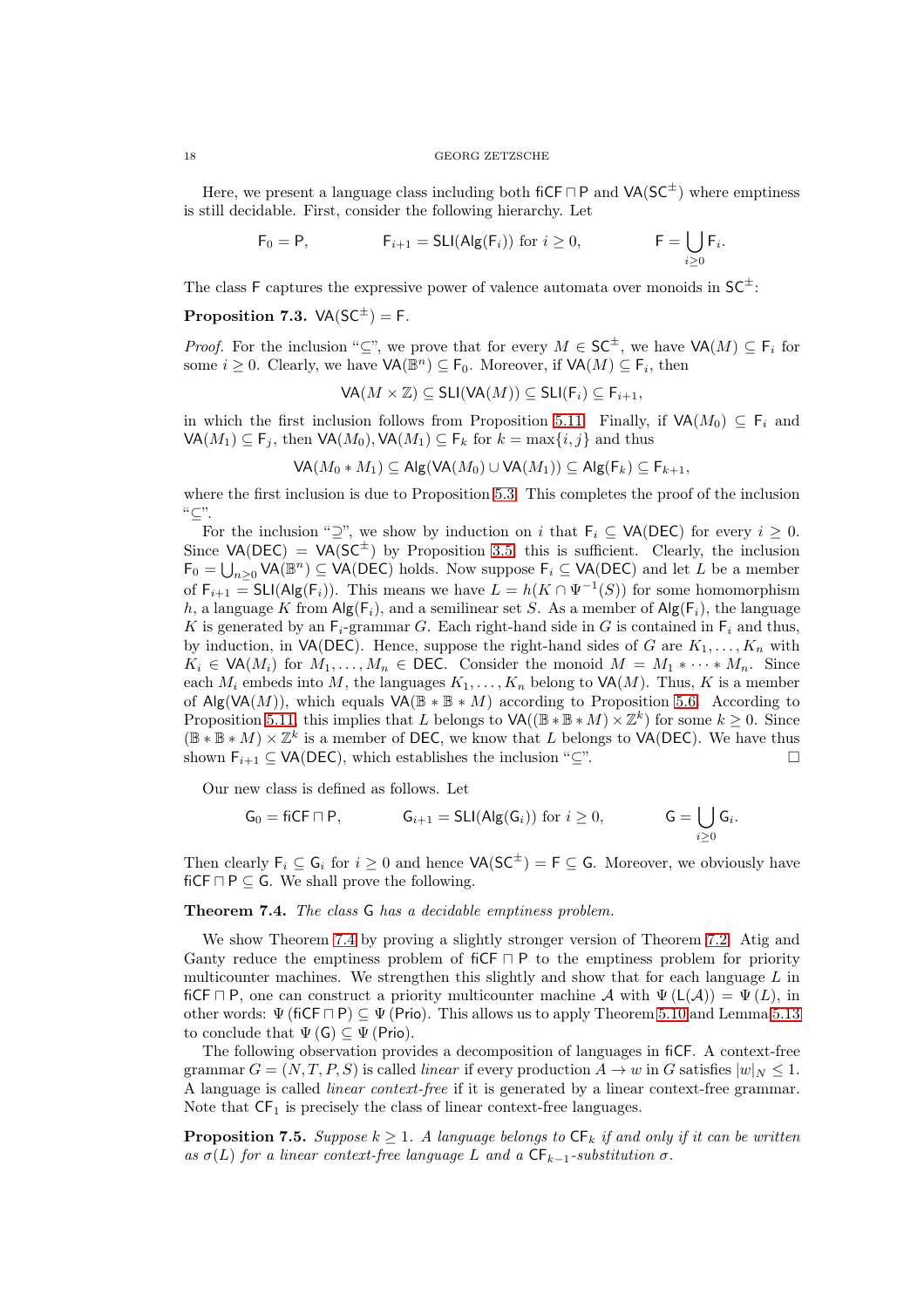*Proof.* We prove the statement by induction on k. For  $k = 1$ , it essentially states that linear context-free languages are closed under regular substitutions, which is clearly true. For the induction step, we use a result of Atig and Ganty. Let  $G = (N, T, P, S)$  be a context-free grammar in CNF. For each  $i \geq 0$ , let  $A^{[i]}$  be a fresh symbol. For each  $\ell \geq 0$ , we define a grammar  $G^{[\ell]}$  as follows. We have  $G^{[\ell]} = (N^{[\ell]}, T, P^{[\ell]}, S^{[\ell]})$  with  $N^{[\ell]} = \{A^{[i]} \mid A \in N, 0 \leq \ell\}$  $i \leq \ell$  and  $P^{[\ell]}$  is the smallest set of productions such that

- (1) for each  $A \to BC$  in P, we have  $A^{[i]} \to B^{[i]}C^{[i-1]}$  and  $A^{[i]} \to B^{[i-1]}C^{[i]}$  in  $P^{[\ell]}$  for every index  $i \in \{1, \ldots, \ell\},\$
- (2) for each  $A \to w$  in P with  $w \in T \cup \{\varepsilon\}$ , we have  $A^{[i]} \to w$  in  $P^{[\ell]}$  for every  $i \in \{0,\ldots,\ell\}.$

For each nonterminal  $A$  of  $G$ , we define

<span id="page-18-0"></span>
$$
\mathsf L (G, A) = \{ w \in T^* \mid A \Rightarrow_G^* w \}, \qquad \qquad \mathsf L_\ell (G, A) = \{ w \in T^* \mid A \Rightarrow_{G,\ell}^* w \}.
$$

Atig and Ganty [\[2\]](#page-21-2) show that for every  $i \in \{0, \ldots, \ell\}$ , one has

(5) 
$$
L(G^{[\ell]}, A^{[i]}) = L_{i+1}(G, A).
$$

Now suppose K belongs to  $CF_{k+1}$  with  $K = L_{k+1}(G)$  where G is in CNF. According to [\(5\)](#page-18-0), we have  $\mathsf{L}(G^{[k]}) = K$ . We now construct a (linear) context-free grammar  $G' =$  $(N', T', P', S')$  (that is not necessarily in CNF) as follows. It has terminal symbols  $T' = T \cup$  ${A}^{[i]} \mid 0 \le i \le k-1$  and its nonterminal symbols are  $N' = {A}^{[k]} \mid A \in N$ . As productions, it contains all those productions of  $G$  whose left-hand side belongs to  $N'$ . Moreover, the substitution  $\sigma: T'^* \to \mathcal{P}(T^*)$  is defined as follows: For  $a \in T$ , we set  $\sigma(a) = \{a\}$ . For  $A^{[i]} \in T'$ , we define  $\sigma(A^{[i]}) = \mathsf{L}(G^{[k]}, A^{[i]})$ . Since for  $A^{[i]} \in T'$ , we have  $i \leq k-1$ , the equation [\(5\)](#page-18-0) tells us that  $\sigma(A^{[i]})$  belongs to  $CF_{i+1} \subseteq CF_k$ . Hence,  $\sigma$  is a  $CF_k$ -substitution. Moreover, an inspection of the definition of  $G^{[\ell]}$  yields that  $G'$  is clearly linear. Finally, we have  $K = \sigma(L(G'))$ , so that with  $L = L(G')$ , we have proven the "only if" direction of the proposition. The other direction is obvious.  $\Box$ 

We now turn to the key lemma (Lemma [7.6\)](#page-18-1) of our slightly stronger version of Atig and Ganty's result. We want to show that given an index-k context-free language  $K$  and a Petri net language L, one can construct a priority multicounter machine  $\mathcal A$  with  $\Psi(L(\mathcal A)) =$  $\Psi(K \cap L)$ . The proof proceeds by induction on the index k, which warrants a strengthening of the statement.

We need some terminology. For a vector  $\mu = (m_1, \ldots, m_d) \in \mathbb{N}^d$  and  $k \geq d$ , we denote by  $0|\mu$  the vector  $(0,\ldots,0,m_1,\ldots,m_d) \in \mathbb{N}^k$ . The dimension k will always be clear from the context. In order to make the induction work, we need to construct priority counter machines with the additional property that for a particular  $d$ , they never zero-test their d topmost counters. Therefore, for a priority k-counter machine  $\mathcal{A} = (Q, X, E, q_0, F)$  and  $d \leq k$ , we define  $\mathcal{A}_d$  to be the machine obtained from  $\mathcal{A}$  removing all transitions  $(q, x, \ell, \nu, q')$ with  $\ell > d$ . In other words, we remove all transitions that perform a zero-test on a counter other than  $1, \ldots, d$ . We define the language

$$
L_d(\mathcal{A}, q, \mu, q', \mu') = \{ w \in X^* \mid (q, 0 | \mu) \xrightarrow{w} A_d (q', 0 | \mu') \}.
$$

For a language  $K \subseteq X^*$  and a d-dimensional Petri net  $N = (X, E, \mu_0, F)$ , we say that a priority k-counter machine A is a  $(K, N)$ -simulator if  $k \geq d$  and there are two states p and p' in A such that for every  $\mu, \mu' \in \mathbb{N}^d$ , we have

(6) 
$$
\Psi(L_d(\mathcal{A}, p, \mu, p', \mu')) = \Psi(K \cap L(N, \mu, \mu')).
$$

<span id="page-18-1"></span>In this case,  $p$  and  $p'$  are called *source* and *target*, respectively.

**Lemma 7.6.** Given a language  $K$  in fiCF and a labeled Petri net  $N$ , one can construct a  $(K, N)$ -simulator.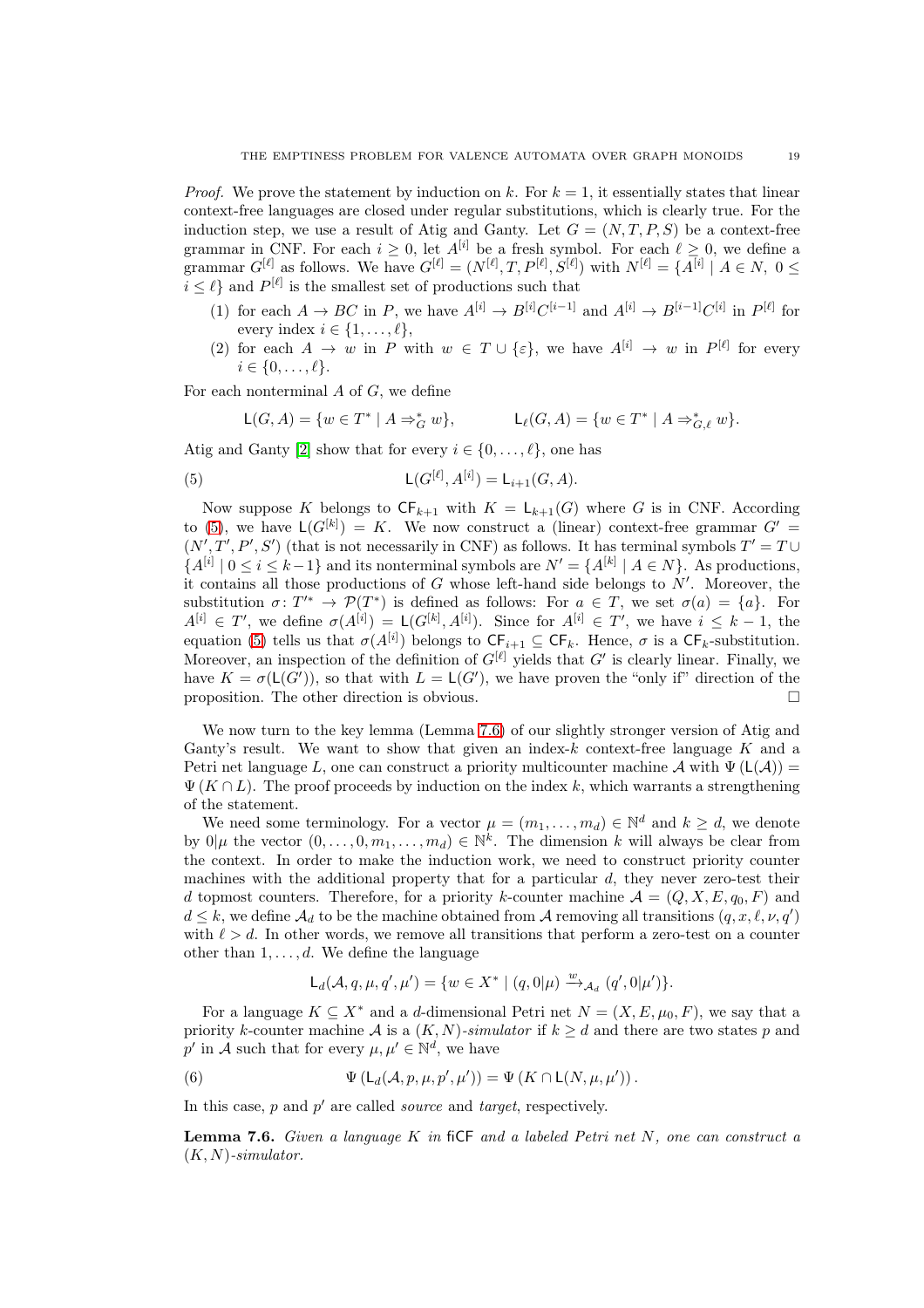*Proof.* Let  $N = (X, E, \mu_0, F)$  be a d-dimensional Petri net and let K belong to  $CF_k$ . We proceed by induction on k. If  $k = 0$ , then K is accepted by some finite automaton B. We may assume that  $\beta$  has an initial state p and one final state p'. One can construct a priority d-counter machine A by a product construction from N and B such that A has the same state set as  $\beta$  and

$$
L_d(\mathcal{A}, p, \mu, p', \mu') = K \cap L(N, \mu, \mu'),
$$

meaning it is indeed a  $(K, N)$ -simulator.

For the induction step, suppose  $k \geq 1$ . According to Proposition [7.5,](#page-17-1) there is a linear context-free language  $L \subseteq Y^*$  and a  $CF_{k-1}$ -substitution  $\sigma: Y \to \mathcal{P}(X^*)$  with  $K = \sigma(L)$ . Let us begin with some explanation. Since  $L$  is linear context-free, it is given by a grammar  $G = (\bar{N}, Y, P, S)$  where every production is of the form  $A \to x_1 B x_2$  or  $A \to \varepsilon$  with  $A, B \in \bar{N}$ and  $x_1, x_2 \in Y \cup \{\varepsilon\}$ . Let  $D \subseteq P^*$  be the regular language of production sequences that correspond to derivations in G and let  $g_1, g_2 \colon P^* \to Y^*$  be the morphisms where for  $\pi =$  $A \to x_1 B x_2$  (with  $x_1, x_2 \in Y \cup {\varepsilon}$ ), we set  $g_i(\pi) = x_i$ . Then, we have  $L = \{g_1(w) g_2(w^R) \mid$  $w \in D$ .

Therefore, if  $\tau_i$  is the  $\mathsf{CF}_{k-1}$ -substitution with  $\tau_i(\pi) = \sigma(g_i(\pi))$  for  $i = 1, 2$ , then  $K = \sigma(L)$ consists of all words in  $\tau_1(w)\tau_2(w^R)$  for  $w \in D$ . In other words, K contains precisely those words of the form

<span id="page-19-0"></span>
$$
(7) \t\t\t u_1 \cdots u_n v_n \cdots v_1
$$

such that there is a word  $w = \pi_1 \cdots \pi_n \in D$ ,  $\pi_1, \ldots, \pi_n \in P$  with  $u_i \in \tau_1(\pi_i)$  and  $v_i \in \tau_2(\pi_i)$ for  $i \in \{1, ..., n\}$ .

Our task is to construct a  $(K, N)$ -simulator  $\mathcal{A}'$ . This means, using a priority counter machine, we have to simulate—up to Parikh image—all runs of  $N$  with labels as in Eq. [\(7\)](#page-19-0). By induction, we have a  $(\tau_i(\pi), N)$ -simulator  $\mathcal{A}_{\pi,i}$  for each  $\pi \in P$  and  $i \in \{1,2\}$ . Each of the machines  $A_{\pi,i}$  has  $\geq d$  counters, so we may clearly assume that for some  $\ell \geq 0$ , they all have  $\ell + d$  counters. Moreover, by definition of a  $(\tau_i(\pi), N)$ -simulator, these machines never perform a zero-test on the d top-most counters. Moreover, using a zero-test, we can guarantee that when  $A_{\pi,i}$  reaches its target state, its first  $\ell$  counters are zero.

The basic idea is that  $A'$  performs a run of an automaton for  $D$ , which reads a word  $w = \pi_1 \cdots \pi_n$ . For each  $j = 1, \ldots, n$ , it executes a computation of  $\mathcal{A}_{\pi_{j},1}$  (reading  $u_j$ ) and a computation of  $\mathcal{A}_{\pi_j,2}$  (reading  $v_j$ ). Hence,  $\mathcal{A}'$  reads the word  $u_1v_1u_2v_2\cdots u_nv_n$ , which is clearly Parikh-equivalent to  $u_1 \cdots u_n v_n \cdots v_1$ .

We have to make sure that all these runs of the machines  $A_{\pi_i,i}$  are compatible in the sense that they can be executed in the order prescribed by Eq. [\(7\)](#page-19-0). To this end, all the executions of  $\mathcal{A}_{\pi_1,1}, \ldots, \mathcal{A}_{\pi_n,1}$  share one set of  $\ell + d$  counters. The executions of  $\mathcal{A}_{\pi_1,2}, \ldots, \mathcal{A}_{\pi_n,2}$  also share a set of counters, but they are executed backwards. The counters for the backward execution are also  $\ell+d$  many, but since each execution of some  $A_{\pi,i}$  leaves the first  $\ell$  counters empty, the forward and the backward simulation can share the first  $\ell$  counters between them. This leaves us with  $\ell + 2d$  counters: We use counters  $1, \ldots, \ell + d$  to simulate  $\mathcal{A}_{\pi_i,1}$  and we use counters  $1, \ldots, \ell$  and  $\ell + d + 1, \ldots, \ell + 2d$  to simulate  $\mathcal{A}_{\pi_i,2}$  (backwards). Therefore, we call counters  $1, \ldots, \ell$  auxiliary counters, whereas the counters  $\ell + 1, \ldots, \ell + d$  are called forward counters. The counters  $\ell + d + 1, \ldots, \ell + 2d$  are dubbed backward counters.

In addition, we have to make sure that the executions of N corresponding to  $v_n \cdots v_1$  can be executed after the executions corresponding to  $u_1 \cdots u_n$ . Therefore, after executing the run of the automaton for  $D$ ,  $\mathcal{A}'$  simultaneously counts down the forward and the backward counters and then performs a zero-test on the counters  $1, \ldots, \ell + 2d$ .

Finally, in order to be a  $(K, N)$ -simulator,  $\mathcal{A}'$  must have d top-most counters so that the following holds: If we simulate the computation  $\mu \xrightarrow{u_1 \cdots u_n v_n \cdots v_1} N \mu'$  with  $\mu, \mu' \in \mathbb{N}^d$ , then the d top-most counters of  $\mathcal{A}'$  must contain  $\mu$  in the beginning and  $\mu'$  in the end. To this end, we add an additional set of d counters, called *global counters*. Hence, in total,  $A'$  has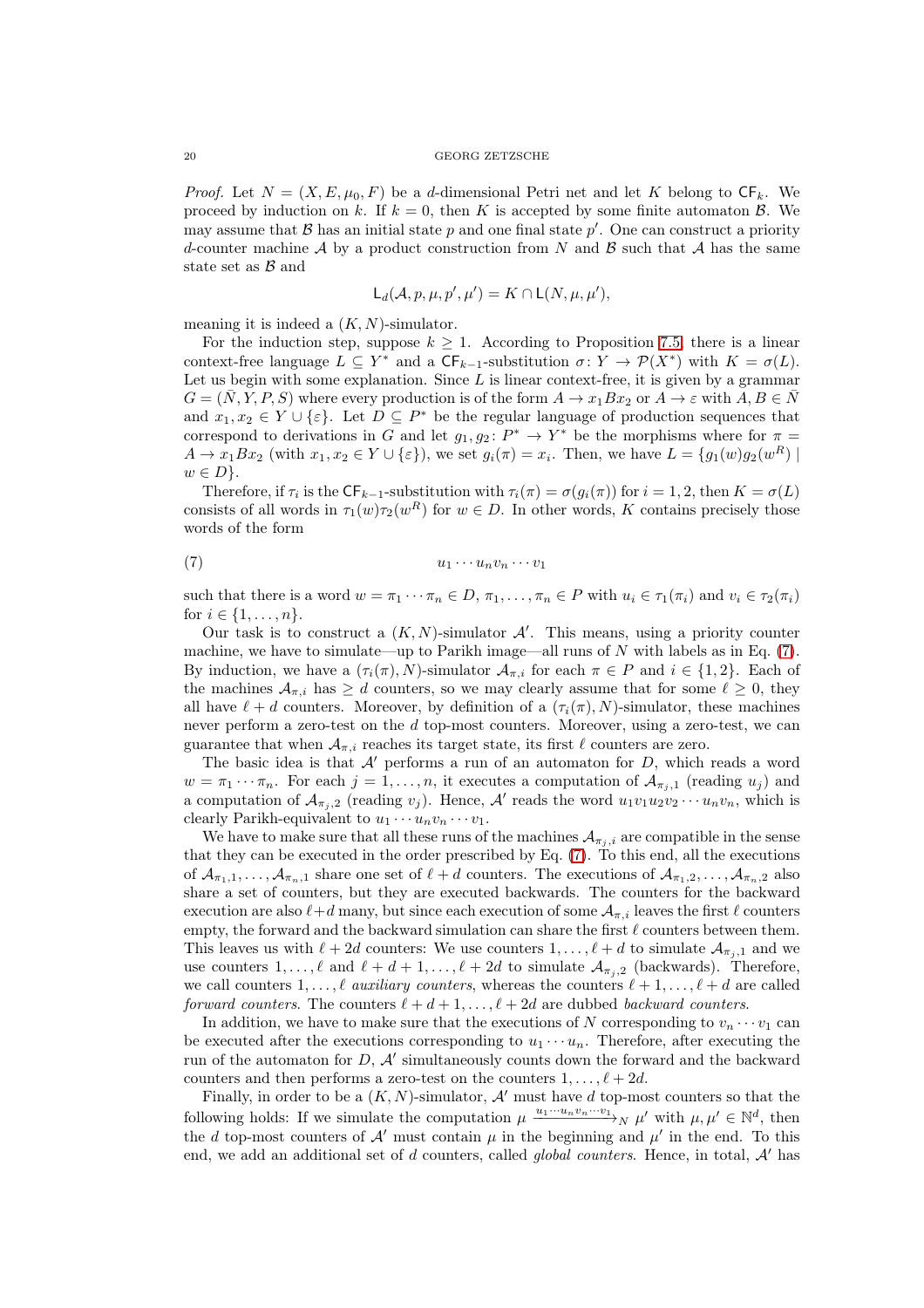$\ell + 3d$  counters:

$$
\underbrace{1,\ldots,\ell}_{\text{auxiliary}},\ \underbrace{\ell+1,\ldots,\ell+d}_{\text{forward}},\ \underbrace{\ell+d+1,\ldots,\ell+2d}_{\text{backward}},\ \underbrace{\ell+2d+1,\ldots,\ell+3d}_{\text{global}}.
$$

The global counters are used as follows. The machine A' starts with counters  $0|\mu \in \mathbb{N}^{\ell+3d}$ . First, it nondeterministically subtracts some vector  $\nu_1 \in \mathbb{N}^d$  from the global counters and simultaneously adds it to the forward counters. Then, it nondeterministically adds a vector  $\nu_2' \in \mathbb{N}^d$  to both the global counters and the backward counters. After performing the simulation of the  $\mathcal{A}_{\pi_1,1},\ldots,\mathcal{A}_{\pi_n,1}$  and the  $\mathcal{A}_{\pi_1,2},\ldots,\mathcal{A}_{\pi_n,2}$ , suppose the forward counters contain  $\nu'_1 \in \mathbb{N}^d$  and the backward counters contain  $\nu_2 \in \mathbb{N}^d$ . As described above,  $\mathcal{A}'$ afterwards compares the forward and backward counters, ensuring that  $\nu'_1 = \nu_2$  and thus:

$$
\nu_1 \xrightarrow{u_1 \cdots u_n} N \nu'_1 = \nu_2 \xrightarrow{v_n \cdots v_1} N \nu'_2.
$$

Observe that this guarantees that the global counters of  $A'$  reflect the counters of the simulated computation of N: In the end, they are precisely  $0|\mu' \in \mathbb{N}^{\ell+3d}$ , where  $\mu' =$  $\mu - \nu_1 + \nu_2'$ , which means  $\mu \xrightarrow{u_1 \cdots u_n v_n \cdots v_1} N \mu'$ .

Let us make the description of  $A'$  more precise.

- (i)  $A'$  has a state p, where it nondeterministically subtracts tokens from the global counters and simultaneously adds them to the forward counters.
- (ii) Note that  $D \subseteq P^*$  can be accepted by a finite automaton with state set  $\overline{N}$ , the non-terminals of G. Therefore, from the state  $p$ ,  $\mathcal{A}'$  can enter the state  $S \in \overline{N}$  to start simulating the automaton for D.
- (iii) In a state  $A \in \overline{N}$ ,  $\mathcal{A}'$  selects a production  $\pi = A \to x_1 B x_2 \in P$  and then executes a computation of  $\mathcal{A}_{\pi,1}$  in the auxiliary and the forward counters. Then, it executes a computation of  $\mathcal{A}_{\pi,2}$  backwards on the auxiliary and backward counters. Then, it switches to state  $B \in \overline{N}$ .
- (iv) If A' is in state  $A \in \overline{N}$  and there is a production  $A \to \varepsilon \in P$ , then A' switches to a state  $p''$ , in which it simultaneously counts down the forward and the backward counters. From  $p''$  it non-deterministically switches to  $p'$  while performing a zerotest on all counters  $1, \ldots, \ell + 2d$ .

In conclusion, it is clear that for  $\mu, \mu' \in \mathbb{N}^d$ , we have  $(p, 0 | \mu) \stackrel{w}{\rightarrow}_{\mathcal{A}'} (p', 0 | \mu')$  if and only if  $w = u_1v_1u_2v_2\cdots u_nv_n$  such that there is a word  $\pi_1\cdots\pi_n \in D$ ,  $\pi_1,\ldots,\pi_n \in P$ , such that  $u_j \in \tau_1(\pi_j)$  and  $v_j \in \tau_2(\pi_j)$ . Thus,  $\mathcal{A}'$  is a  $(K, N)$ -simulator.

 $\Box$ 

<span id="page-20-0"></span>We are now ready to prove the slightly stronger version of the decidability result of Atig and Ganty.

**Theorem 7.7.** Given K in fiCF  $\sqcap$  P, one can construct a priority multicounter machine A with  $\Psi$  ( $\mathsf{L}(\mathcal{A})) = \Psi(K)$ .

Proof. Since the languages of priority multicounter machines are closed under morphisms, we may assume that  $K = C \cap P$ , where C is in  $\mathsf{CF}_k$  and  $P = \mathsf{L}(N)$  for a d-dimensional labeled Petri net  $N = (X, T, \mu_0, F)$ . Lemma [7.6](#page-18-1) allows us to construct a  $(C, N)$ -simulator A with source p and target p'. This means, for each  $\mu \in \mathbb{N}^d$ , we have  $\Psi(L_d(\mathcal{A}, p, \mu_0, p', \mu)) =$  $\Psi(C \cap L(N, \mu_0, \mu))$  and in particular

$$
\Psi\left(\bigcup_{\mu\in F} \mathsf{L}_d(\mathcal{A},p,\mu_0,p',\mu)\right)=\Psi\left(\bigcup_{\mu\in F} C\cap \mathsf{L}(N,\mu_0,\mu)\right)=\Psi\left(C\cap P\right).
$$

Since we can clearly construct a priority multicounter machine for  $L$ , the proof of the theorem is complete.  $\Box$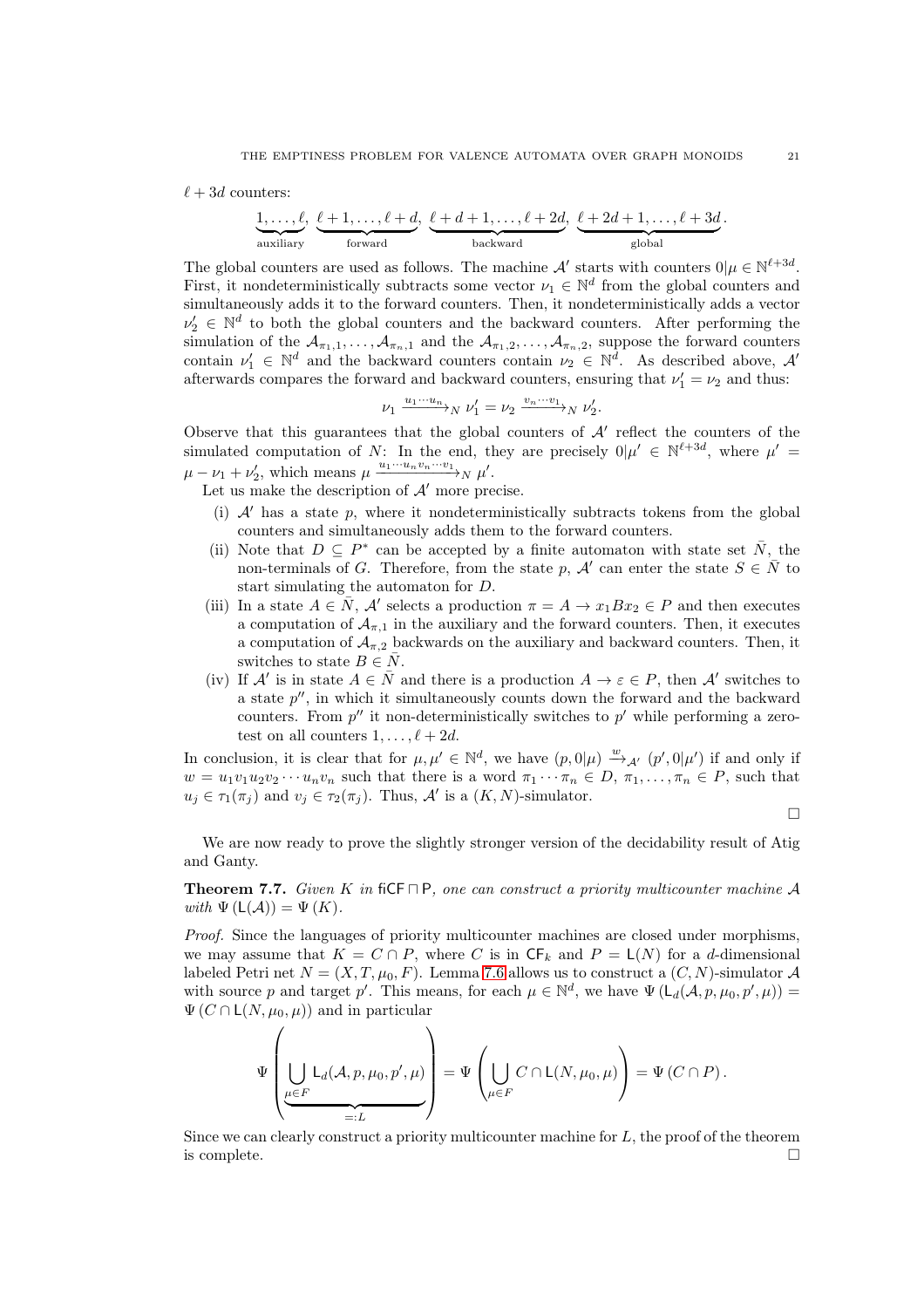This allows us to prove Theorem [7.4.](#page-17-0)

*Theorem [7.4.](#page-17-0)* Given a language in  $G_i$ , we can recursively construct a Parikh equivalent priority multicounter machine. According to Theorem [7.7,](#page-20-0) this is true of  $G_0 = f$ iCF  $\Box$ P. Furthermore, Theorem [5.10](#page-13-1) and Lemma [5.13](#page-14-1) tell us that if we can carry out such a construction for  $G_i$ , we can also do it for  $G_{i+1}$ .

## 8. CONCLUSION

Of course, an intriguing open question is whether the storage mechanisms corresponding to SC<sup>+</sup> have a decidable reachability problem. First, since their simplest instance are pushdown Petri nets, this extends the open question concerning the latter's reachability. Second, they naturally subsume the priority multicounter machines of Reinhardt. This makes them a candidate for being a quite powerful model for which reachability might be decidable.

Observe that if these storage mechanisms turn out to exhibit decidability, this would mean that the characterization of Lohrey and Steinberg (Theorem [3.4\)](#page-5-0) remains true for all graph monoids. This can be interpreted as evidence for decidability.

Acknowledgments. The author is grateful to the anonymous referees of both the conference and the journal version. Their helpful comments have greatly improved the presentation of this work.

# **REFERENCES**

- <span id="page-21-7"></span>[1] I. J. Aalbersberg and H. J. Hoogeboom. Characterizations of the decidability of some problems for regular trace languages. Mathematical Systems Theory, 22(1):1–19, 1989.
- <span id="page-21-2"></span>[2] M. F. Atig and P. Ganty. Approximating Petri net reachability along context-free traces. In Proceedings of the 31st IARCS Annual Conference on Foundations of Software Technology and Theoretical Computer Science (FSTTCS 2011), volume 13 of Leibniz International Proceedings in Informatics (LIPIcs), pages 152–163, Dagstuhl, Germany, 2011. Schloss Dagstuhl–Leibniz-Zentrum fuer Informatik.
- <span id="page-21-13"></span><span id="page-21-8"></span>[3] J. Berstel. Transductions and Context-Free Languages. Teubner, 1979.
- [4] P. Buckheister and G. Zetzsche. Semilinearity and context-freeness of languages accepted by valence automata. In K. Chatterjee and J. Sgall, editors, Proceedings of the 38th International Symposium on Mathematical Foundations of Computer Science (MFCS 2013), volume 8087 of Lecture Notes in Computer Science, pages 231–242, Berlin/Heidelberg, 2013. Springer-Verlag.
- <span id="page-21-9"></span><span id="page-21-0"></span>[5] V. Diekert and G. Rozenberg, editors. The Book of Traces. World Scientific, Singapore, 1995.
- [6] H. Fernau and R. Stiebe. Sequential grammars and automata with valences. Theoretical Computer Science, 276:377–405, 2002.
- <span id="page-21-15"></span>[7] S. Ginsburg. Algebraic and automata-theoretic properties of formal languages. North-Holland Publishing Company Amsterdam, 1975.
- <span id="page-21-11"></span>[8] S. Ginsburg and S. Greibach. Principal AFL. Journal of Computer and System Sciences, 4(4):308–338, 1970.
- <span id="page-21-10"></span>[9] J. Hartmanis and J. E. Hopcroft. What makes some language theory problems undecidable. Journal of Computer and System Sciences, 4(4):368–376, 1970.
- <span id="page-21-12"></span><span id="page-21-5"></span>[10] M. Kambites. Formal languages and groups as memory. Communications in Algebra, 37:193–208, 2009.
- [11] M. Kambites, P. V. Silva, and B. Steinberg. On the rational subset problem for groups. Journal of Algebra, 309:622–639, 2007.
- <span id="page-21-3"></span>[12] J. Leroux, G. Sutre, and P. Totzke. On the coverability problem for pushdown vector addition systems in one dimension. In Proceedings of the 42nd International Colloquium on Automata, Languages and Programming (ICALP 2015), pages 324–336, Berlin/Heidelberg, 2015. Springer-Verlag.
- <span id="page-21-6"></span>[13] M. Lohrey. The rational subset membership problem for groups: a survey. In C. M. Campbell, M. R. Quick, E. F. Robertson, and C. M. Roney-Dougal, editors, Groups St Andrews 2013, volume 422 of London Mathematical Society Lecture Note Series, pages 368–389, Cambridge, United Kingdom, 2015. Cambridge University Press.
- <span id="page-21-4"></span>[14] M. Lohrey and B. Steinberg. The submonoid and rational subset membership problems for graph groups. Journal of Algebra, 320(2):728–755, 2008.
- <span id="page-21-1"></span>[15] K. Reinhardt. Reachability in Petri nets with inhibitor arcs. Electronic Notes in Theoretical Computer Science, 223:239–264, 2008. Proceedings of the Second Workshop on Reachability Problems in Computational Models (RP 2008).
- <span id="page-21-14"></span>[16] A. Salomaa. On the index of a context-free grammar and language. Information and Control, 14(5):474– 477, 1969.